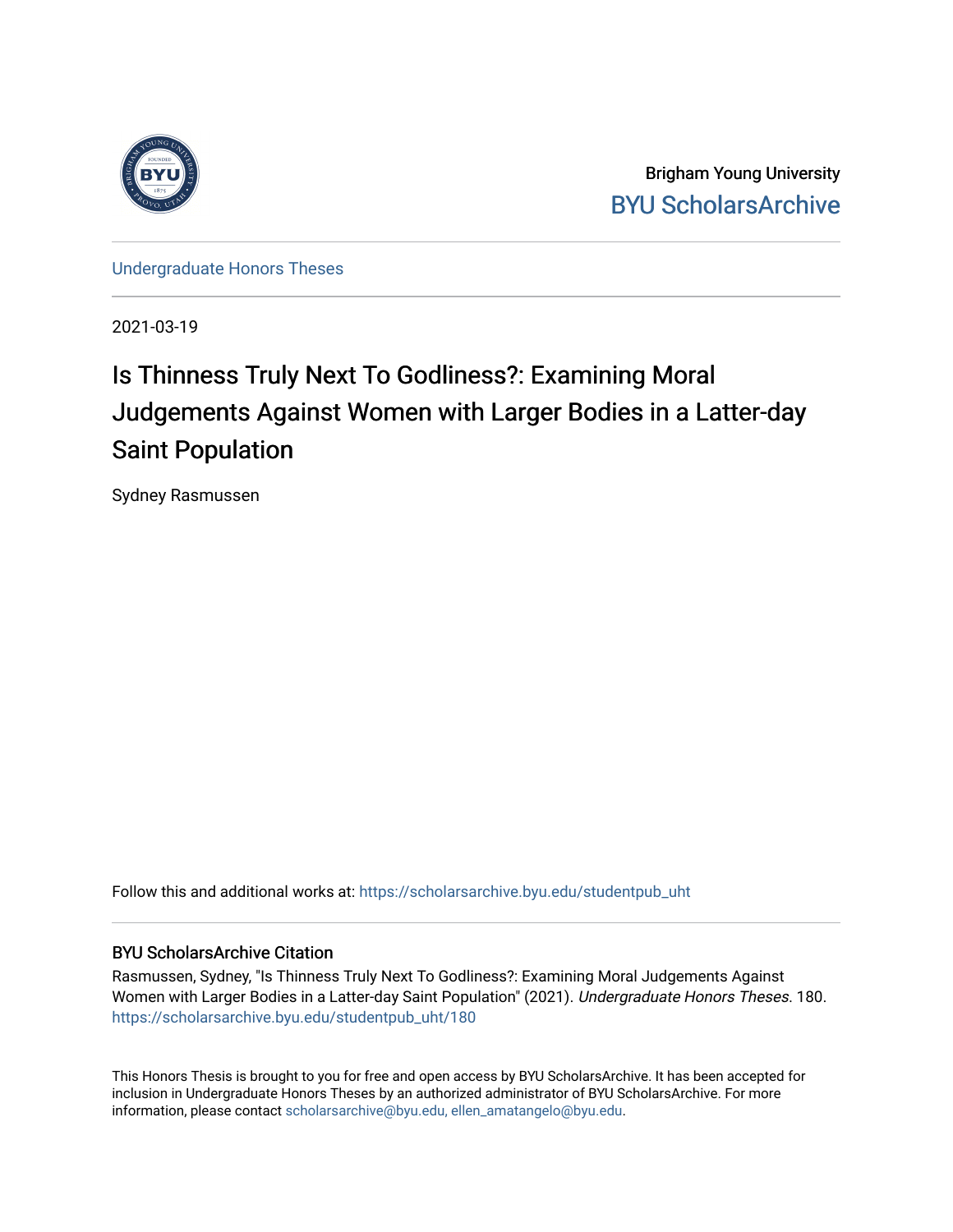Honors Thesis

# IS THINNESS TRULY NEXT TO GODLINESS?: EXAMINING MORAL JUDGEMENTS AGAINST WOMEN WITH LARGER BODIES IN A LATTER-DAY SAINT POPULATION

by Sydney Rasmussen

Submitted to Brigham Young University in partial fulfillment of graduation requirements for University Honors

> Psychology Department Brigham Young University April 2021

Advisor: Sarah M. Coyne, Ph.D.

Honors Coordinator: Bruce Brown, Ph.D.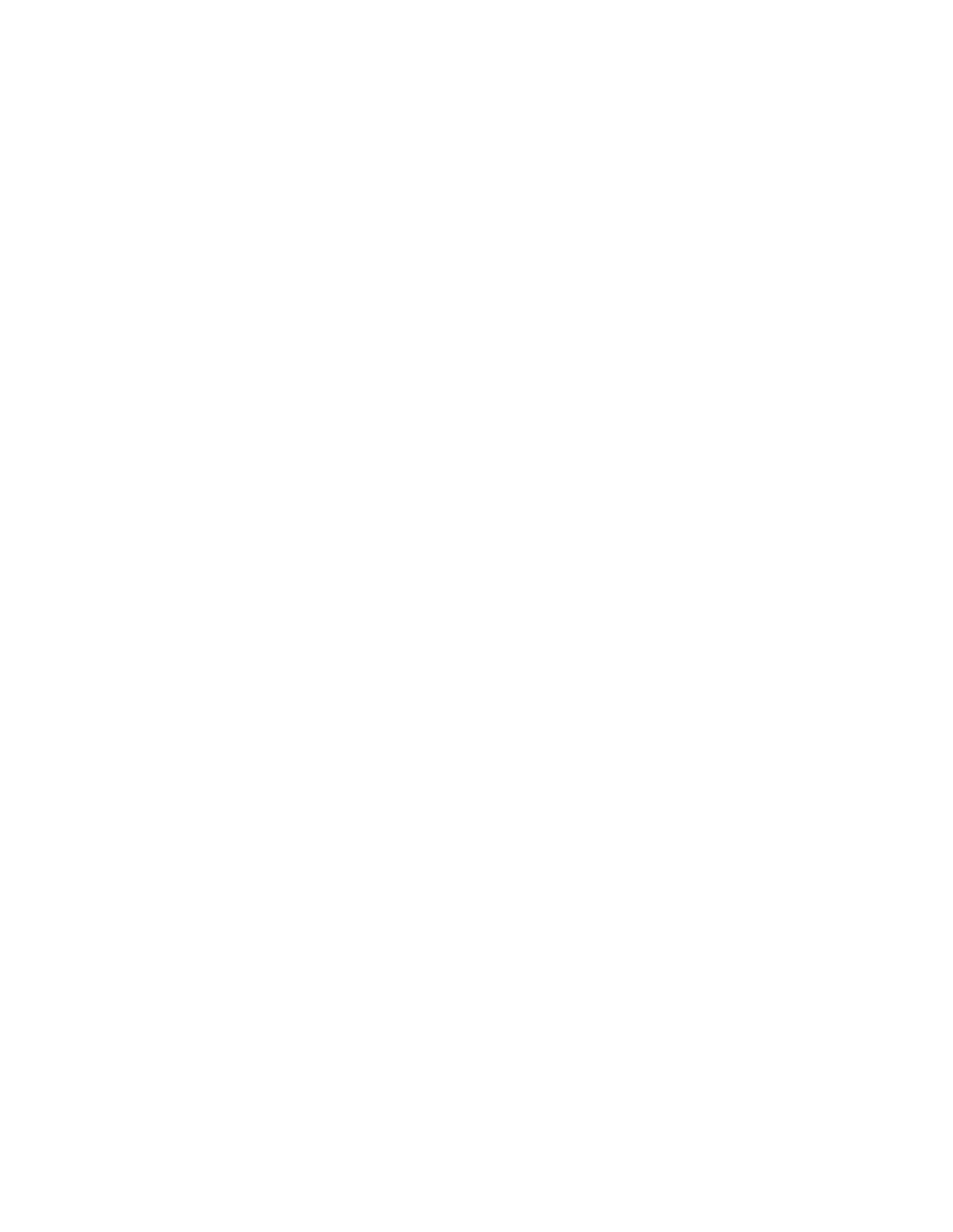#### **ABSTRACT**

### IS THINNESS TRULY NEXT TO GODLINESS?: EXAMINING MORAL JUDGEMENTS AGAINST WOMEN WITH LARGER BODIES IN A LATTER-DAY SAINT POPULATION

Sydney Rasmussen

Psychology Department

Bachelor of Science

Weight stigma exists in many ways within our society, though how exactly it manifests in a religious context has not been well-researched. This study investigates the relationship between female body size and perceived morality among college-age Latter-day Saints. 260 Latter-day Saint BYU students between the ages of 18 and 30 were randomly assigned one of two surveys: one featuring the image of a larger-bodied woman and the other featuring the image of a smaller-bodied woman—both being similar in complexion and dress. The survey asked participants various questions regarding their assigned woman's moral character, with items adapted from the Ethical Behavior Rating Scale (ERBS) (Hill & Swanson, 1985). Our analysis found significance when examining only female responses,  $t(213) = 1.98$ ,  $p < .05$ . Thus, we found that college-age Latter-day Saint women did judge smaller-bodied females as being more moral than larger-bodied females.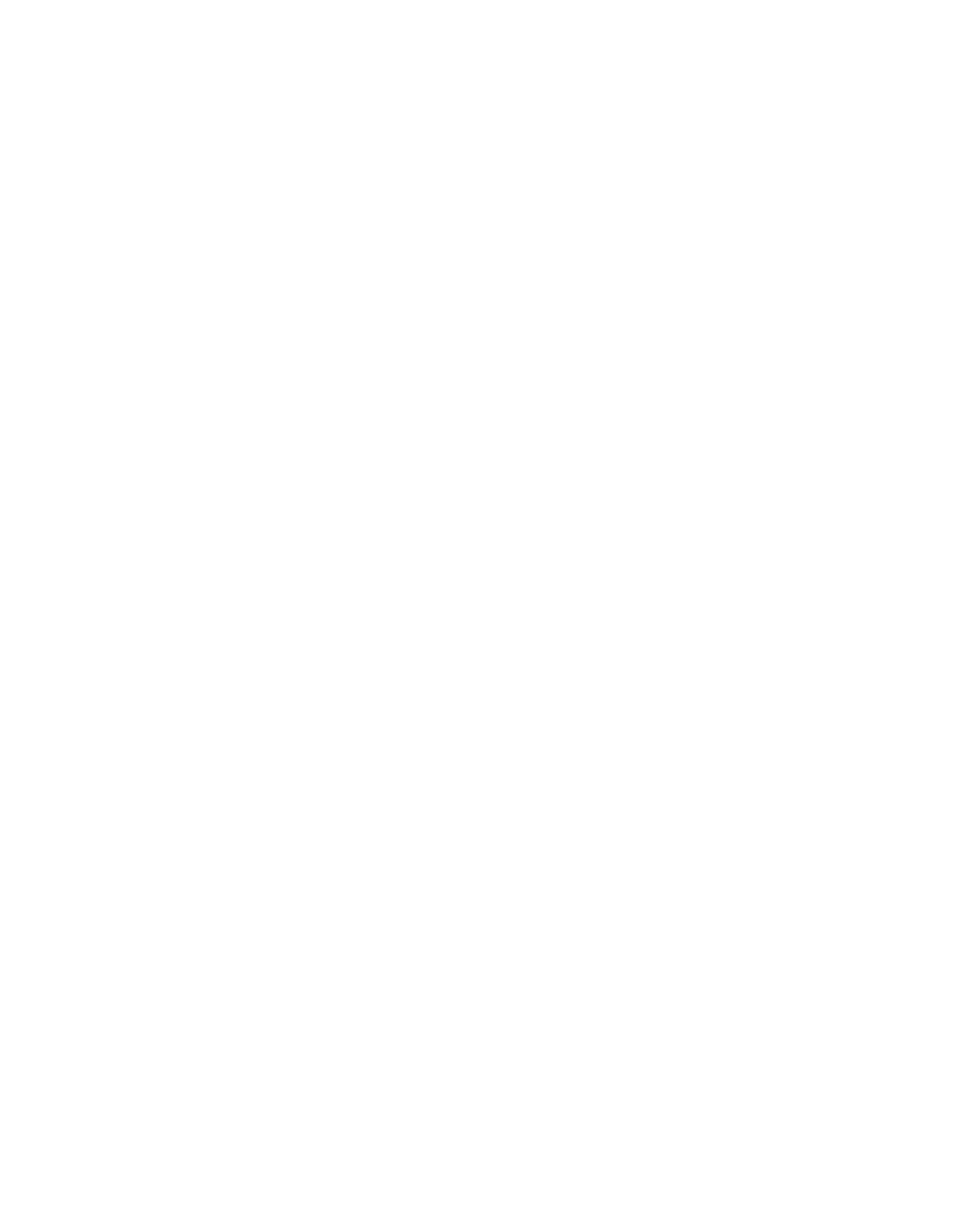### ACKNOWLEDGEMENTS

I would like to thank my Honors Coordinator and Reader, Dr. Bruce Brown and Professor Dawn-Marie Wood, for their invaluable insight and feedback into my work. In particular, I express the deepest gratitude for my Honors Advisor, Dr. Sarah M. Coyne, for both inspiring this research and mentoring me over the course of it.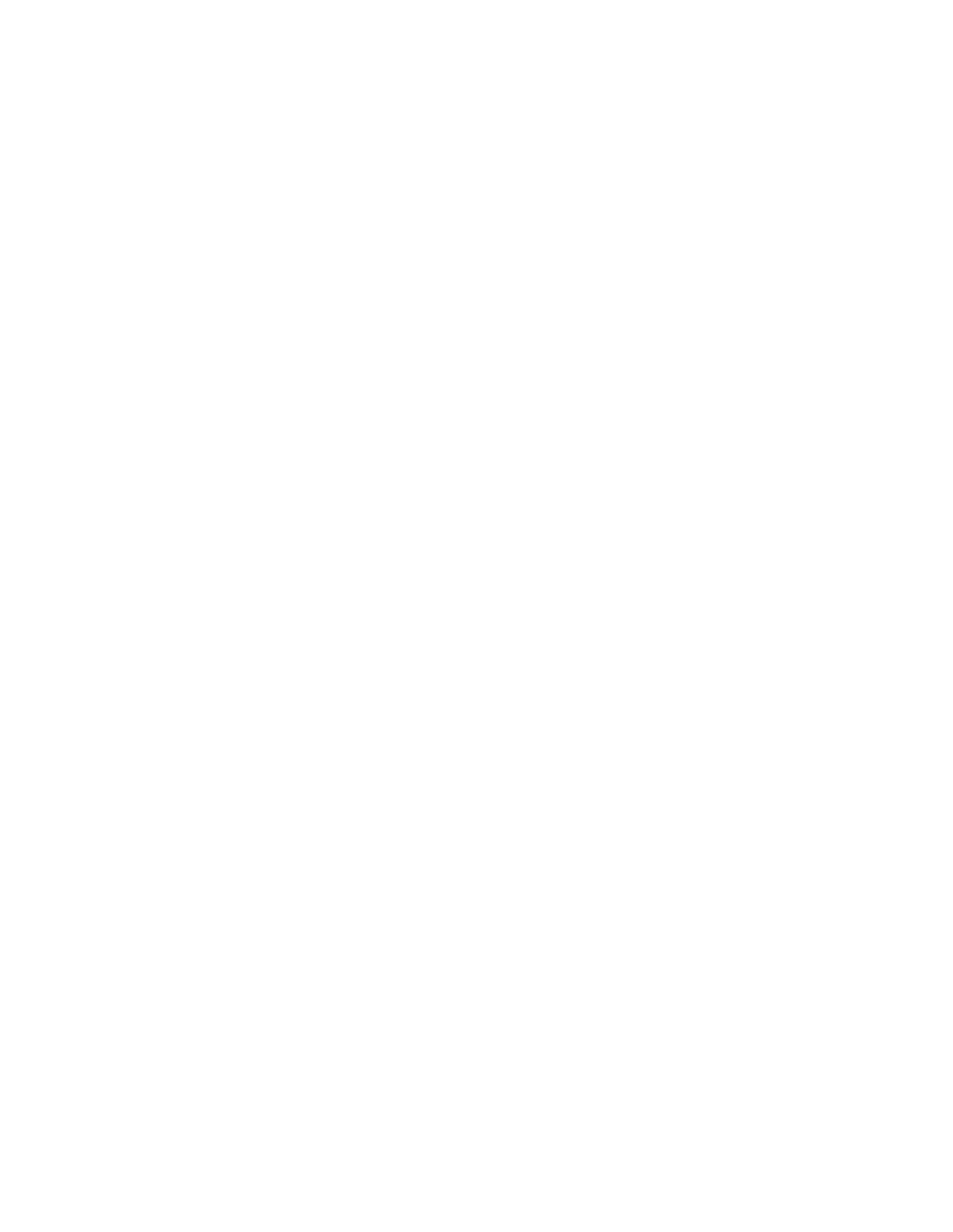## TABLE OF CONTENTS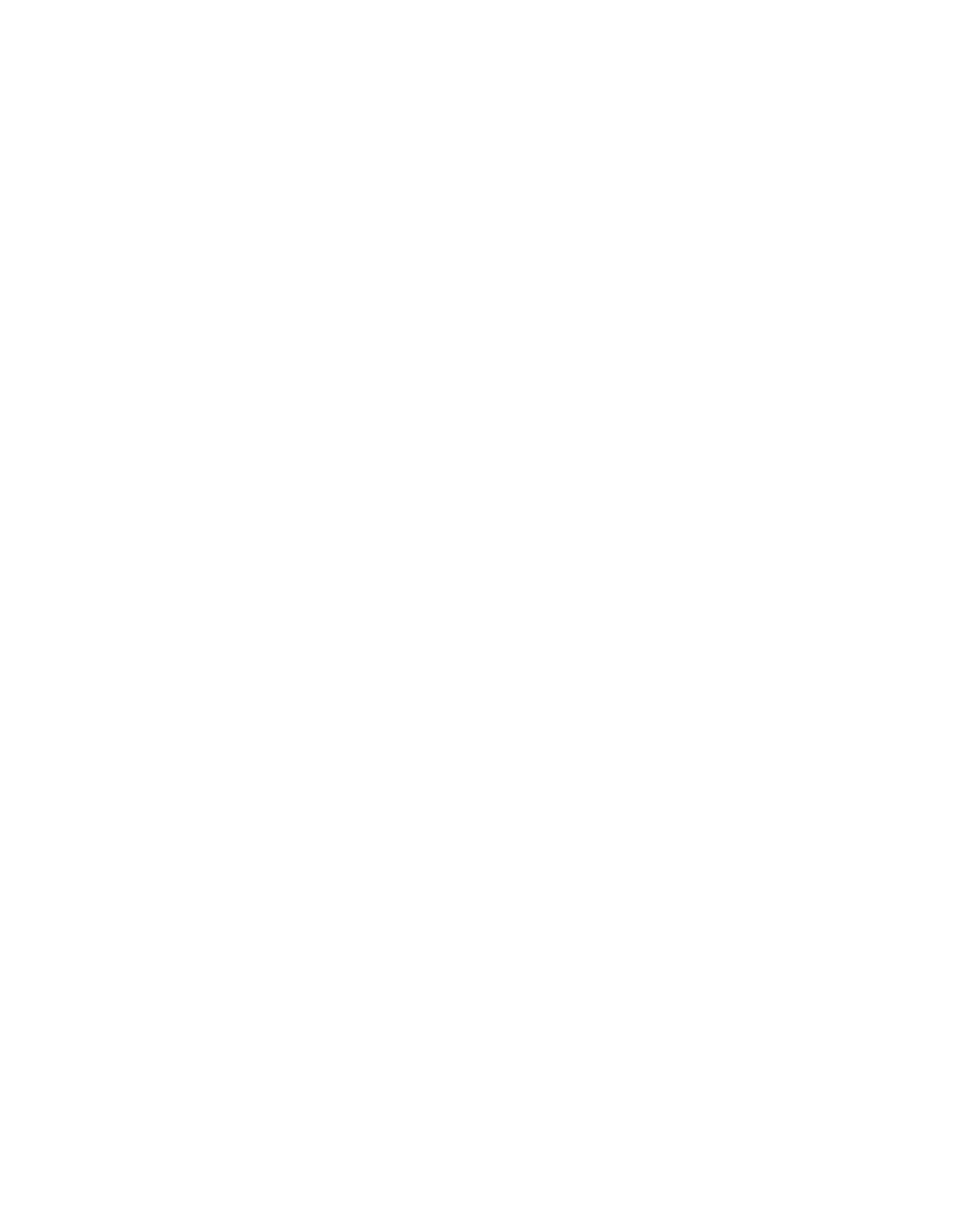## LIST OF FIGURES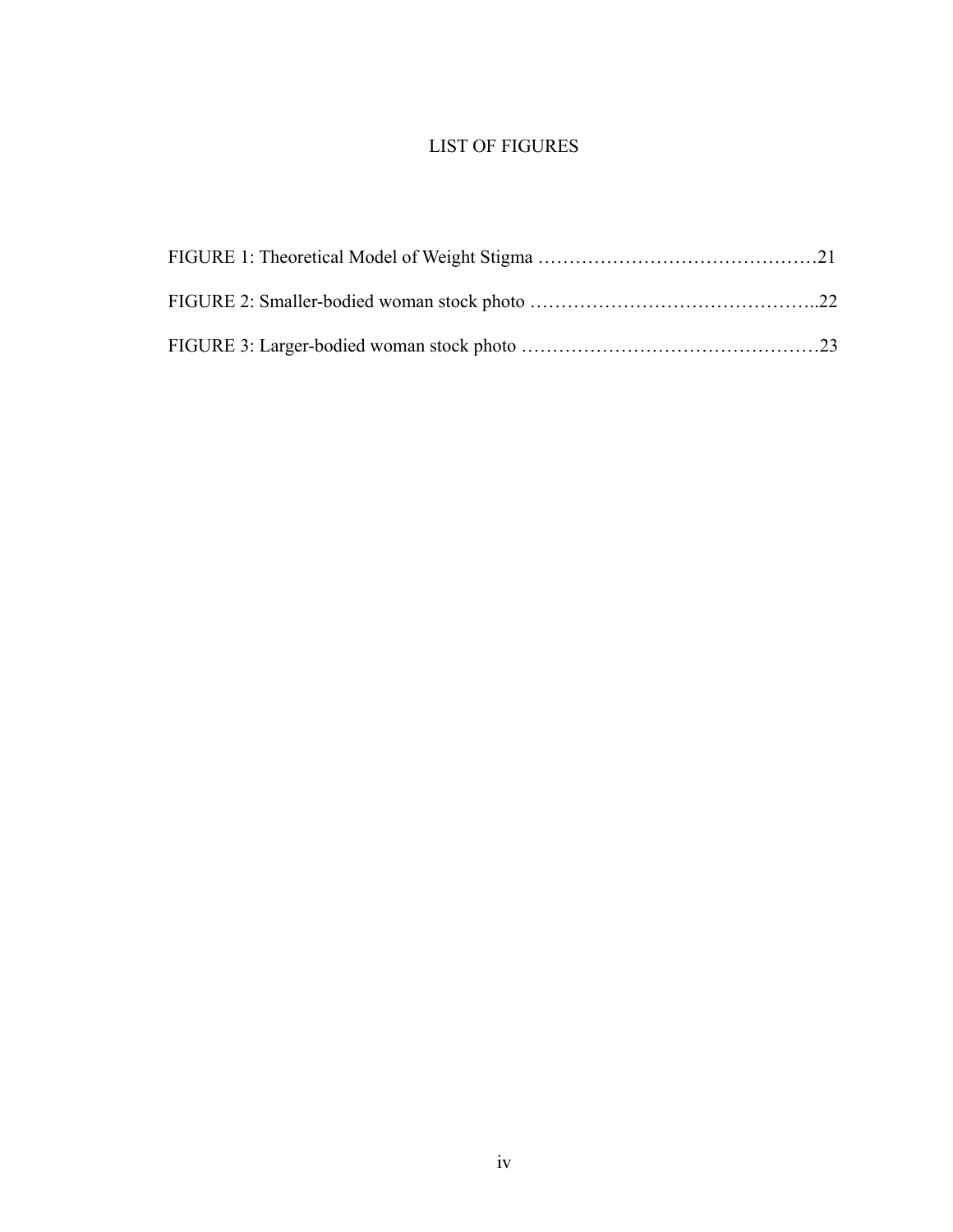## **Is Thinness Truly Next To Godliness?: Examining Moral Judgements Against Women with Larger Bodies in a Latter-day Saint Population**

We live in a society that has an aversion to fat, and that aversion has arguably poisoned our society's relationship to food, body image, and health to its core (Puhl  $\&$ Heuer, 2010; Voelker et al., 2015; Wright et al., 2016). One of the most salient and harmful ways in which societal disdain towards fat manifests is through weight stigma. Weight stigma or weight bias are negative weight-related attitudes and beliefs that are manifested by stereotypes, rejection, prejudice, and discrimination towards individuals with larger bodies (Puhl et al., 2008b; Tylka et al., 2014). These individuals are nearly always categorized as overweight, high BMI, obese, or fat (Evans, 2006; Grønning et al., 2012; Puhl & Heuer, 2010). Though there is a growing movement to reclaim 'fat' as a neutral descriptor of one's body, significant stigma and pain still surrounds the word (Watkins & Hugmeyer, 2013). Because of that, we have chosen to address those larger bodies simply as those with larger bodies.

#### **Literature Review**

#### **Reality of Weight Stigma**

Ample evidence points to the existence of weight stigma, and its effects are tangibly salient (Brewis et al., 2018; Haynos et al., 2016; Fikkan & Rothblum, 2012; Machperson-Sánchez, 2015; Puhl & Heuer, 2010). It is incredibly pervasive from an individual level to a societal level and occurs towards women at similar reported rates of race discrimination (Andreyeva et al., 2008; Brewis et al., 2018; Puhl et al., 2008a; Puhl & Heuer, 2010). One study found that 10.3% of women and 4.9% of men reported daily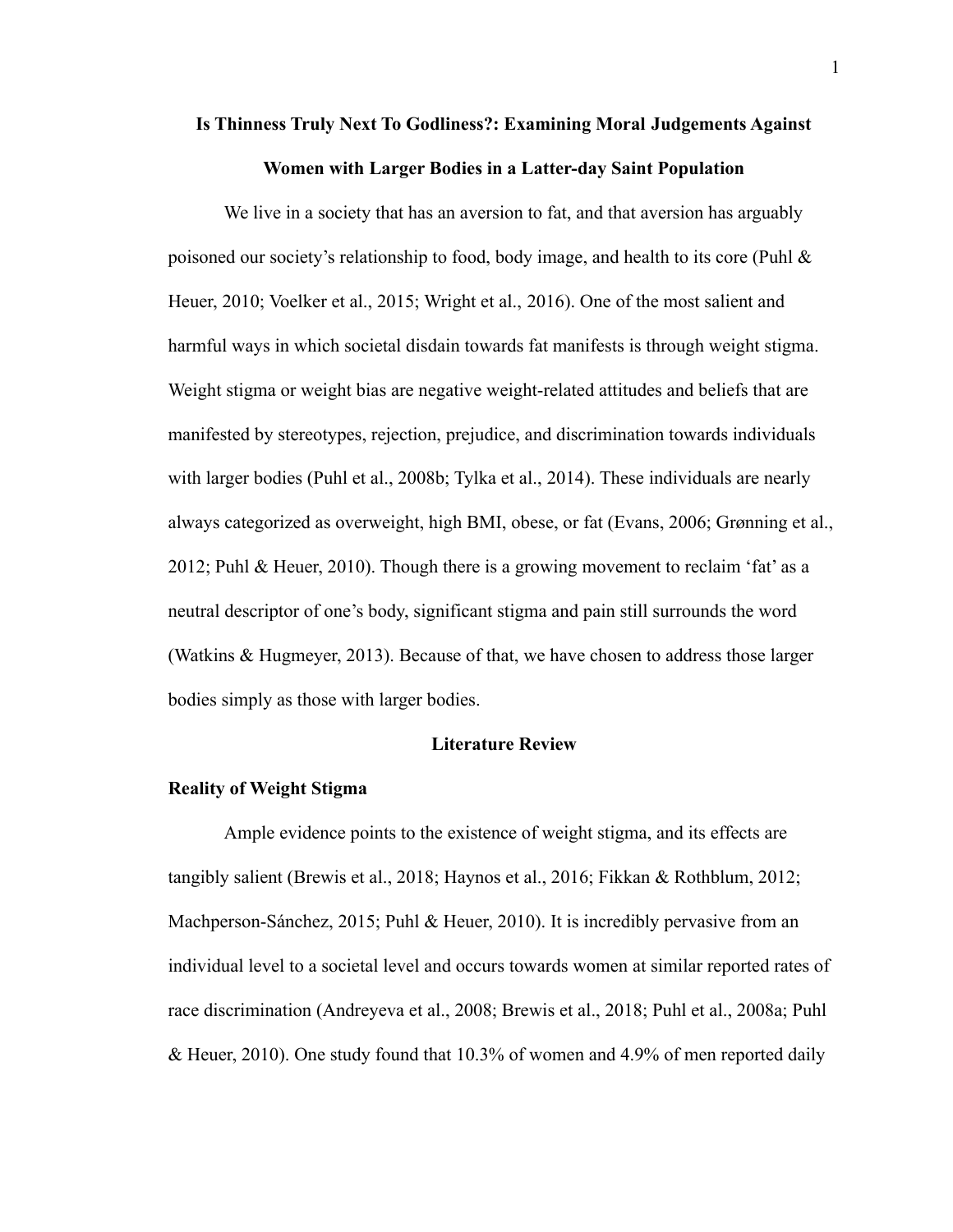or lifetime discrimination due to weight/height (Puhl et al., 2008a). Weight stigma also disproportionately affects women far more than men, in large part because our culture allocates little room for women to deviate from the body ideal, especially when compared with men (Fikkan & Rothblum, 2012). The concept of weight stigma is gendered in nature because, as one author wrote, "thinness is next to godliness . . .[and] for women, thin and pretty are synonymous . . . if you're neither, you may as well not exist" (Gossman, 2012, p. 213). The way in which our society as a whole reacts to the notion and allegation of weight stigma supports the idea of the invisibility of the struggles of larger-bodied women, or the intersection of being larger-bodied and a part of other discriminated groups.

#### **Myths of Health and Body Size**

Our society actively disavows and arguably seeks to fight against the plights of racism and sexism, and yet there is a clear and ringing silence towards the discrimiation of weight. This silence is perpetuated by the narrative that larger bodies—especially larger *female* bodies—are inherently bad, which is most clearly rooted in the well-accepted theory that larger bodies are unhealthy (Puhl & Heuer, 2010; Voelker et al., 2015). This line of thought continues: Because obese and overweight bodies are unhealthy, they must lose weight. Weight loss should be the priority then, and whatever pushes an overweight or obese individual towards weight loss is, in the end, justified. Although this long-used logic seems to make sense, there is a significant and still-growing body of evidence that heavily suggests otherwise (Bacon & Aphramor, 2011; Barry et al., 2014; Campos et al., 2006). Research does not support the generalized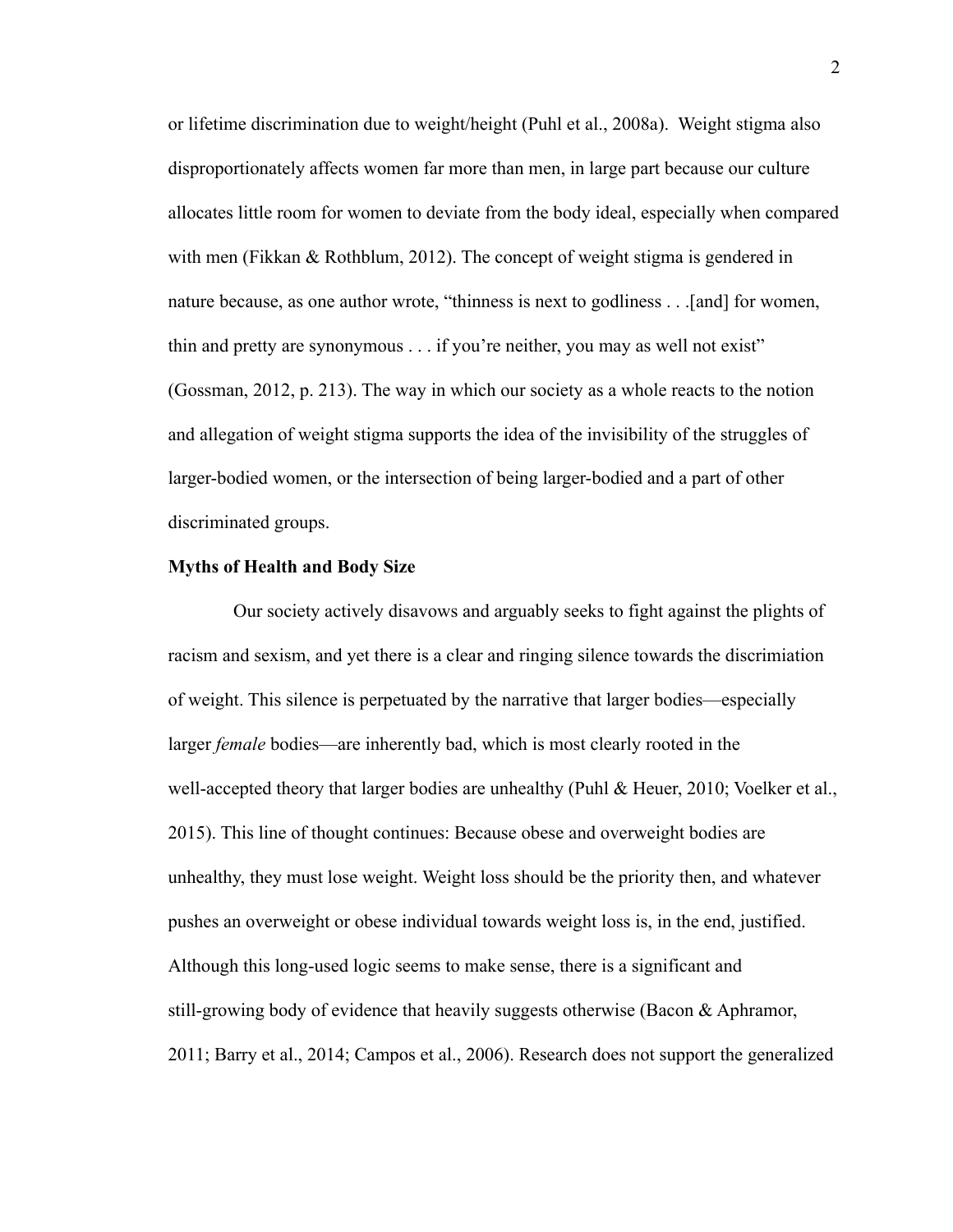link between problematic health conditions, such as hypertension, sleep apnea, and coronary heart disease, and a higher body mass index (BMI) (Kim et al., 2018; Lettieri et al., 2008; Puhl & Heuer, 2010; Tylka et al., 2014). Multiple studies have found that nearly half of overweight individuals according to their BMI and 29% of obese individuals according to their BMI were metabolically healthy, while over 30% of normal-weight individuals according to their BMI were metabolically unhealthy (Wildman et al., 2008; Tomiyama et al., 2016). What this research indicates is that using BMI as a synonym for health, and in some ways using *size* as a synonym for health, is not the most reliable measure. The uniformity of unhealthiness that has been implied to exist in the overweight and obese classifications of the BMI is likely false. Yes, it is important to recognize that 71% of obese individuals in that study were metabolically unhealthy and 70% of normal-weight individuals were metabolically healthy, indicating that weight *can* play a role in one's health (Wildman et al., 2008; Tomiyama et al., 2016). What matters is that assumptions are not automatically made on one's health because of their weight—a trap that many, including seasoned health professionals, fall into (Tomiyama et al., 2016). The way that Western society has defined health—essentially as a synonym with thinness—may thus be incorrect, and until we understand this misconception on a societal level, weight stigma will likely still remain.

#### **Effects of Weight Stigma**

The effects of weight stigma are multifaceted and complex. According to the theoretical model of weight stigma (see Figure 1), weight stigma is linked to internalized weight stigma, body shame, decreased psychological well-being, decreased physical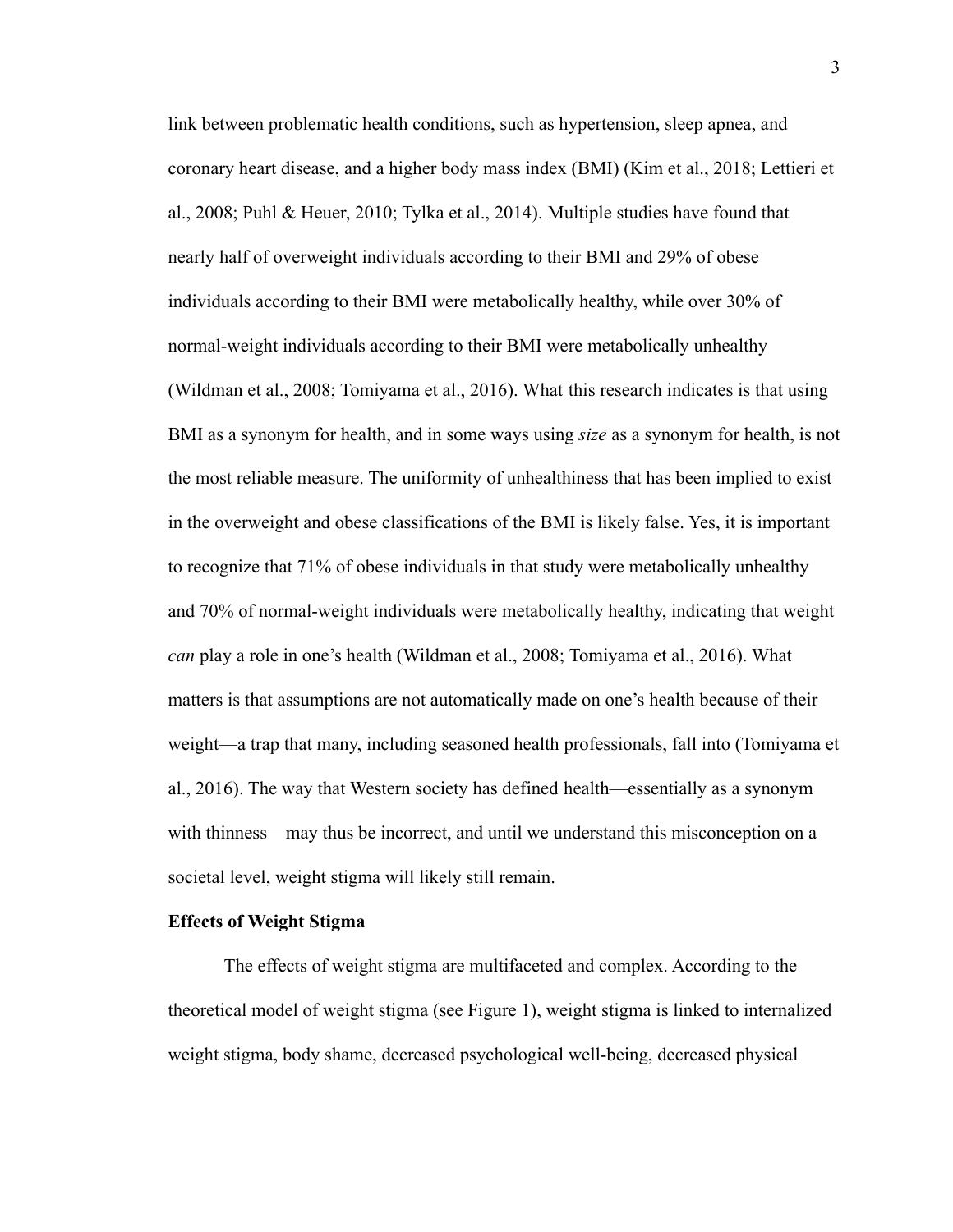health, appearance monitoring, and various associations between these five variables (Tylka et al., 2014). Many researchers argue that it is the existence and continual perpetuation of weight stigma in which the root of the obesity crisis lies (Brewis et al., 2018; Machperson-Sanchez, 2015; Puhl & Huerer, 2010). According to Machperson-Sanchez (2015), weight stigma and lack of understanding of normal growth and development reinforced each other to promote dieting; this in turn aided in the normalization of weight suppression and disinhibition, provoking the obesity epidemic.

#### *Disordered Eating and Weight Stigma*

Consistently experiencing weight stigma has been found to increase the likelihood of engagement in unhealthy eating behaviors and reduced physical activity, two behaviors empirically linked with weight gain and obesity (Puhl & Heuer, 2010). Similar research indicates that disordered eating behaviors, such as binging, restricting, and laxatives, are more common in larger-bodied individuals (Harriger  $\&$  Thompson, 2012). It is interesting to note that many obesity interventions normalize and reinforce body dissatisfaction from being overweight, subtly contributing to one's internalization of weight stigma and promoting thoughts that feed into disordered eating (Voelker et al., 2015). Programs for eating-disorder treatment and obesity treatment often contain messages that directly nullify each other—one advocating for eating mindfully and accepting your body as it is, while the other promotes food-intake restriction and weight loss as a primary life goal—thereby confusing individuals who are both larger-bodied and have an eating disorder (Irving & Neumark-Sztainer, 2002).

#### **History of Weight Stigma**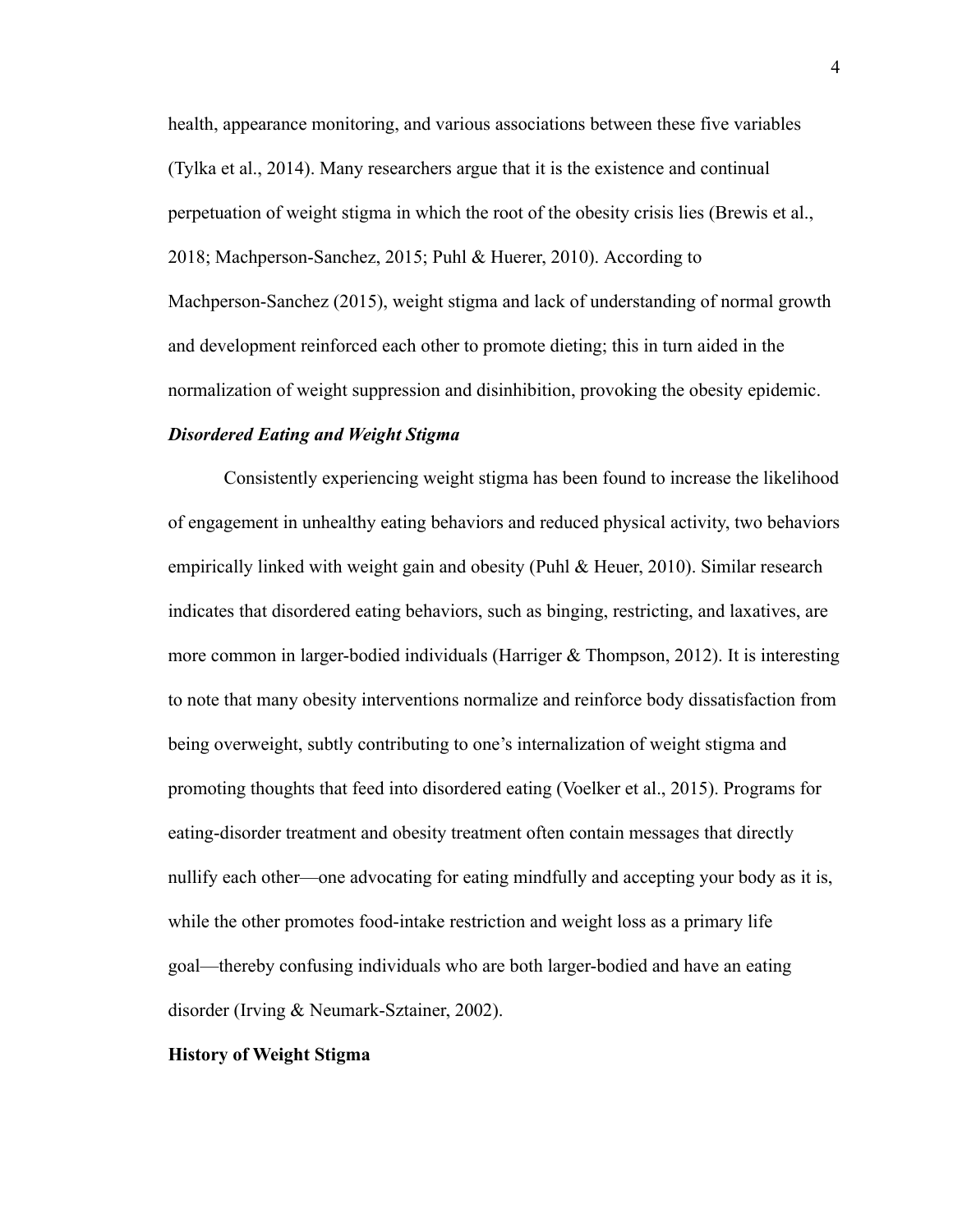Why is this prejudice so present in Western society? Many researchers argue it is due to the way larger bodies have been disparaged and derided over decades—and the fact that this disparaging and deriding became rooted within our culture and within obesity treatment literature, as well (Macpherson-Sanchez, 2015; Saguy & Gruys, 2014; Voelker et al., 2015). Up until the 20th Century, women living in the U.S. and Europe aspired to be larger-bodied because it was a sign of wealth and status (Saguay, 2013; Saguay & Gruys, 2014). As food became more readily available as a result of both the industrial and agricultural revolutions of the mid- and late-1800s, having a larger body was no longer a reliable symbol of wealth; this led to a flip in what body size indicated, and the wealthy started to seek out being thin—and thus planting the roots of stigmatization of weight (Aronowitz, 2008; Saguay & Gruys, 2014).

As the body size of the impoverished and working class grew with increased availability of food, the stereotypes associated with poverty expanded and morphed into stereotypes of body size. Larger bodies became seen as dirty and immoral, just as how those in poverty were—and often still are—seen (Saguay  $& Gruys, 2014$ ). Today, these stereotypes remain and have been expounded upon as thinness continues to be highly coveted. Western society tends to paint larger-bodied individuals as dumb, dirty, lazy, gluttonous, stupid, slothful, weak, and friendless (Brewis et al., 2018; Puhl & Heuer, 2010; Saguy & Gruys, 2014; Wang et al., 2004). Media especially contributes to this painting, often framing weight as something entirely within one's control, typically blaming the weight of those with larger bodies exclusively on bad choices (Saguy  $\&$ Gruys, 2014). This framing of weight as something entirely within an individual's control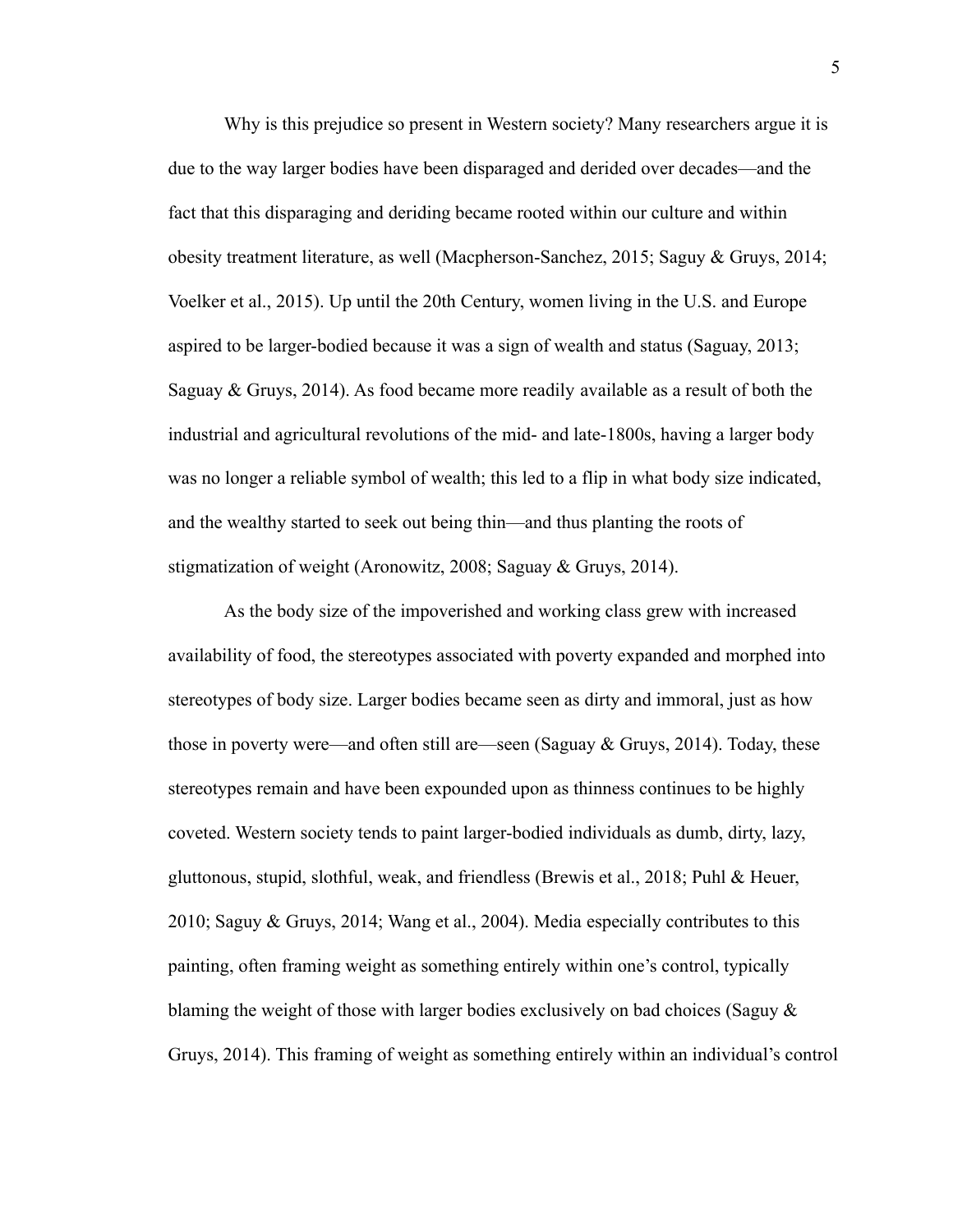is incorrect. A foundational study in behavioral genetics heavily indicates that weight has a significant genetic factor (Maes et al., 1997). It is also interesting to consider that, anecdotally, smaller-bodied individuals are praised—or envied—for their good genetics, while larger-bodied individuals are blamed and shamed for their bad choices.

As fatness is vilanized and vilized, thinness is moralized and glorified. In the U.S. and Europe, thinness is associated with high social status, virtue, and control (Grønning et al., 2012; Saguy, 2013; Saguy & Gruys, 2014). This association of fatness with two of the traditional seven deadly sins—gluttony and slothfulness—and thinness with the praised religious value of virtue has arguably led to an implicit moral association with one's body size: Individuals with thinner bodies are typically perceived as more moral than individuals with larger bodies. Saguy (2013, pp. 40-41) argued that through this framing of fat as immoral, larger bodies are often viewed as a moral problem because they provide evidence of slothfulness and gluttony—with sin as the core concern—with greater self-control as the cure. This concept is supported by the fact that Christian moral language surrounding sin is often used, especially by women, to describe traditionally labeled "unhealthy foods" (Bacon, 2013). How often has the consumption of chocolate been labeled as "an indulgence" or has eating a piece of cake been confessed as "giving into temptation"? Because of this, we must ask ourselves if the immorality frame of fatness would be even more exaggerated within a culture that is highly religious and holds a strict code of health associated with worthiness.

#### **Religion and Weight Stigma**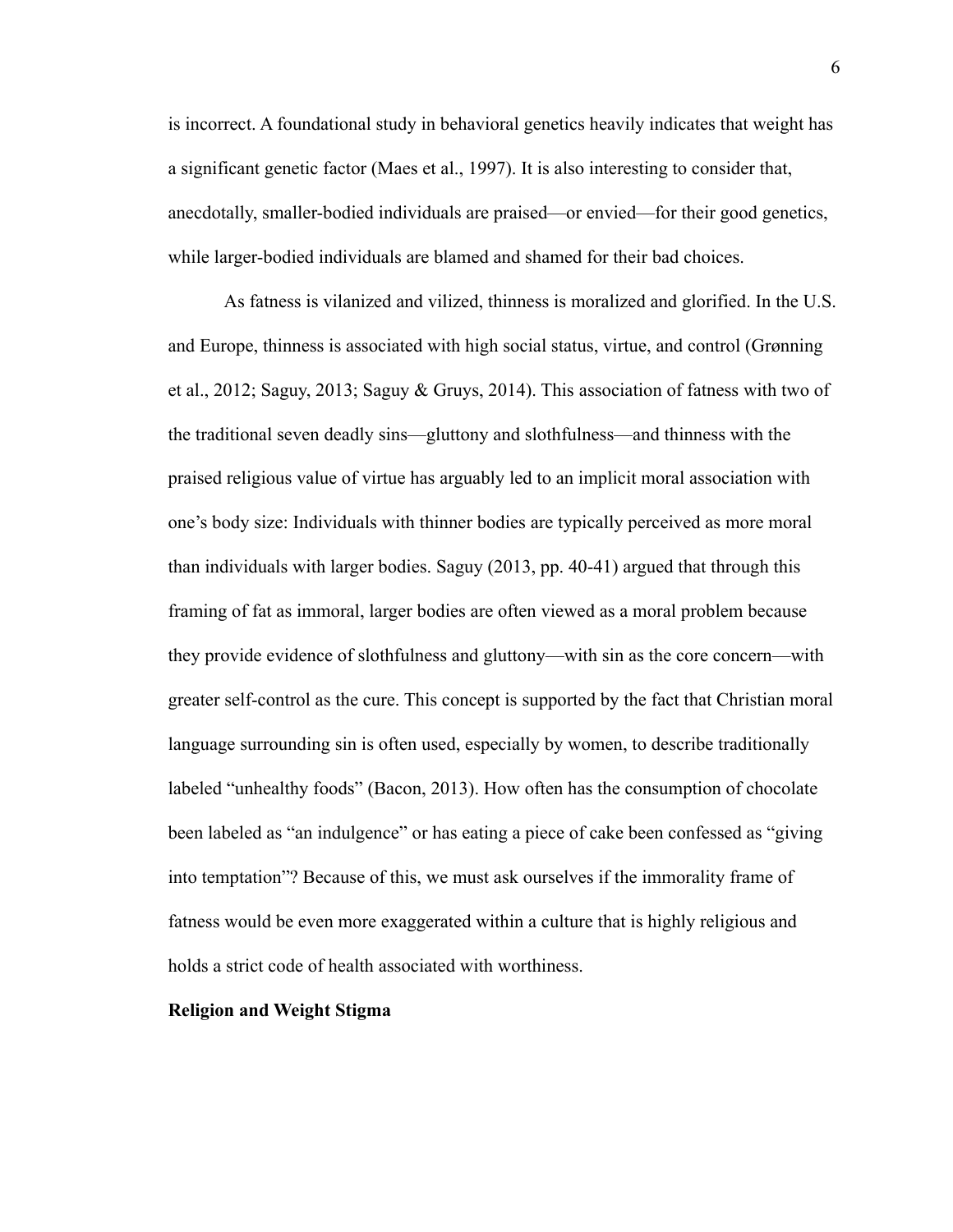Brigham Young University-Provo (BYU), a university sponsored by the Church of Jesus Christ of Latter-day Saints located in the western United States, is unique because most of the student body is made up by Latter-day Saints. Latter-day Saint doctrine includes a code of health titled "The Word of Wisdom," which is vital in determining one's worthiness to their most sacred place, the temple (Church of Jesus Christ of Latter-day Saints, 2020a). In a study conducted on BYU students, it was found that Latter-day Saint women from Utah were significantly more likely to believe that their success, happiness, and self-esteem were dependent upon their physical appearance than Latter-day Saint men (Carroll & Spangler, 2001). Other research has found that religious circles are likely to use moral terminology when discussing food and weight (Bacon, 2013), behaviors that contribute to the moralizing of food and weight.

We suspect that BYU students might be more susceptible to judging women for their size and appearance because of the high value of the Latter-day Saint health code, the strong religious presence prevalent on the BYU campus, and the high value that is placed—seemingly from the women themselves—on women's physical appearance for the sake of happiness (Carroll & Spangler, 2001; Sandberg & Spangler, 2007). Therefore, we hypothesized that women who have larger bodies will be seen as less moral than women with smaller bodies in a college-age Latter-day Saint population.

#### **Methodology**

#### **Participants**

We tested our hypothesis by surveying 260 Latter-day Saint BYU students between the ages of 18 and 30. A total of 317 individuals took the survey, but 57 of their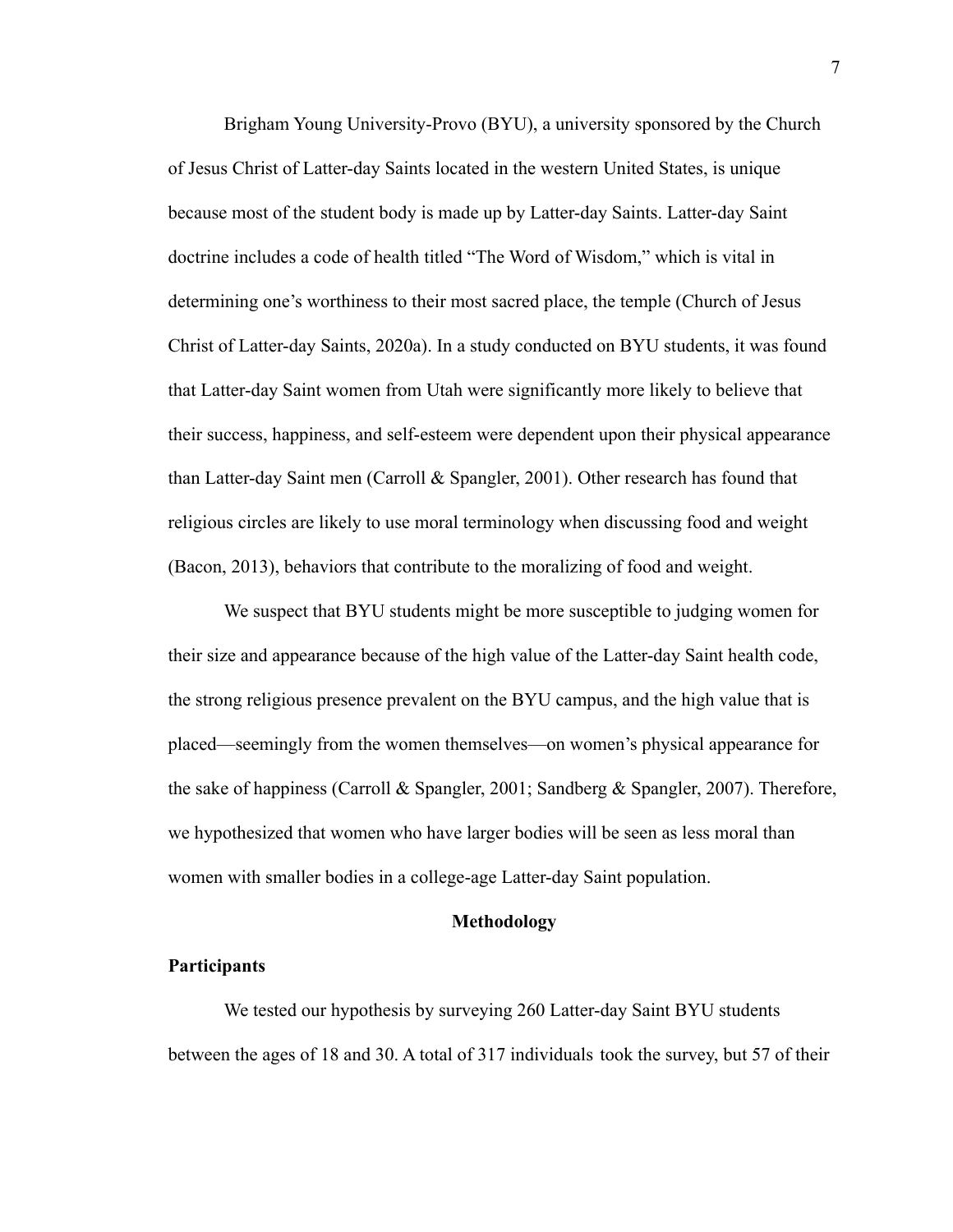results were omitted because they did not fulfill the necessary demographic information or did not complete the survey. The reason for having a sample size of  $N > 150$  was because comparable studies from the literature had around a sample size of 150 participants and did not worry about not having a large enough sample size (Carroll  $\&$ Spangler, 2001; Sandberg & Spangler, 2007).

#### **Procedures**

The survey was administered through Qualtrics. Participants were invited to take it through social media and email. The survey consisted of five parts: the implied consent page; five relevant demographic items; a photo of either a larger- or smaller-bodied woman; and two measures, one to examine how other people are morally judging the person in the photo and one to examine the general religious behavior of the person taking the survey. Participants were randomly assigned to view either the larger- or smaller-bodied woman.

The demographic items were necessary in order to exclude those individuals who did not meet study criteria and to see patterns within our targeted population on how women's body sizes are moralized. Participants took the survey only one time, with no follow up or any other contact from the researchers.

Deception was used in our study in order to prevent demand characteristics, especially in the context of the participant not wanting to seem immoral for having moral prejudices against a particular group of people. Participants were led to believe that the survey had to do with first impressions. Debriefing took place after the participants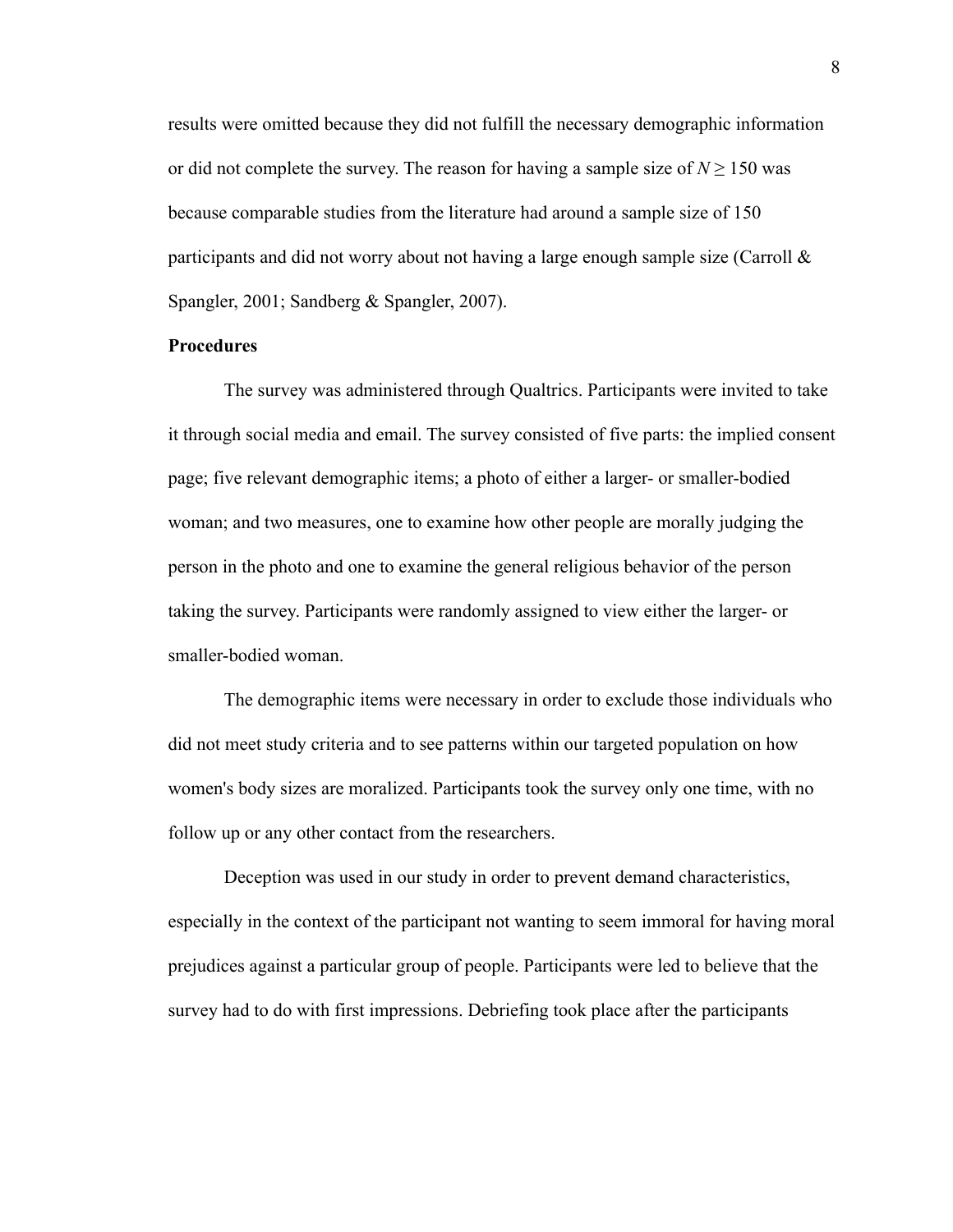answered all the items on the survey, with the last page of the survey including the debrief.

#### **Measures**

#### *Photos*

Participants were randomly shown one of two photos of women: one with a thinner physical build (the small-body condition—see Figure 2; Azimov 007, "Slim") and one with a larger physical build (the large-body condition—see Figure 3; Azimov 007, "Cute"), both dressed and posed in a similar manner. They also have similar facial features and were photographed with the same background. These photos were obtained from the stock photo website Shutterstock.

#### *Ethical Behavior Rating Scale*

The Ethical Behavior Rating Scale (EBRS) is a 14-item, 5-point Likert scale  $(0 =$ never to 5 = always) that reliably quantifies moral character and verbal/moral assertiveness (Hill & Swanson, 1985). The items are all based around observability, meaning that the items are meant to be used while observing someone or something, which was a significant factor in selecting the EBRS as the measure in which we will assess the presence of weight stigma at BYU. The items have been slightly modified to match appropriate grammatical structure within the context of the survey. For example, the original item " Can be depended on to be honest" was modified to "This person can be depended on to be honest." Other examples of modified items include "This person will admit to a mistake," "This person treats others with respect," and "This person speaks out for fairness of others as well as self".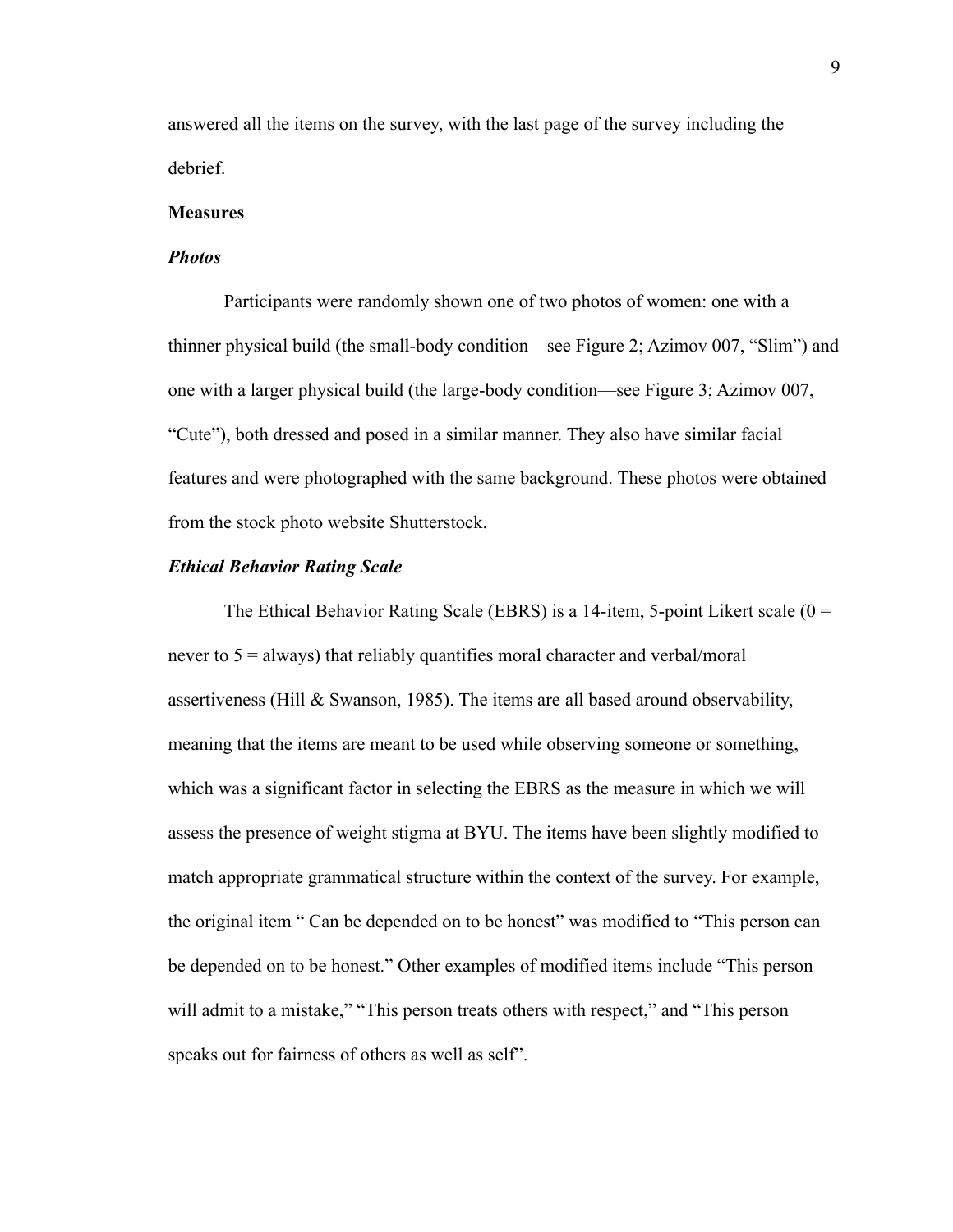#### *Measure of Religiosity*

The Measure of Religiosity (MR) is a 3-item, 7-point Likert scale ( $0 =$  not at all to  $6 = \text{certain/very/daily)}$  used to briefly gauge how religious an individual is (Friese  $\&$ Wänke, 2014). The measure was initially developed as a part of a study examining the relationship between personal prayer and self-control depletion. The MR was selected to be used for this study because the assessment is brief yet reliable in assessing someone's level of religiosity, an ideal measure for a survey depending on voluntary contributions. An example of an item in the MR is "How strongly do you believe in God?". Those characterized in our study with higher religiosity had a 7 on the scale, and those characterized with lower religiosity had a 6 or lower on the scale.

#### *Statistics*

The relationship between a woman's body size and perceived morality was determined through a two-tailed independent *t*-test, with  $\alpha$  = 0.05 and a power of 0.8. SPSS was used to analyze the data. Our hypothesis is supported if  $p \le 0.05$ , and if the mean score of the EBRS from the small-body condition is greater than the mean score of the EBRS from the large-body condition.

#### **Results**

Each participant's survey response was recorded—their demographic information, EBRS score, and MR score. Table 1 shows the mean EBRS score for each photo condition.

Table 1: The mean EBRS scores for participants

| Demographic | $\vert$ Photo type | Mean | Std.<br>Deviation |
|-------------|--------------------|------|-------------------|
|             |                    |      |                   |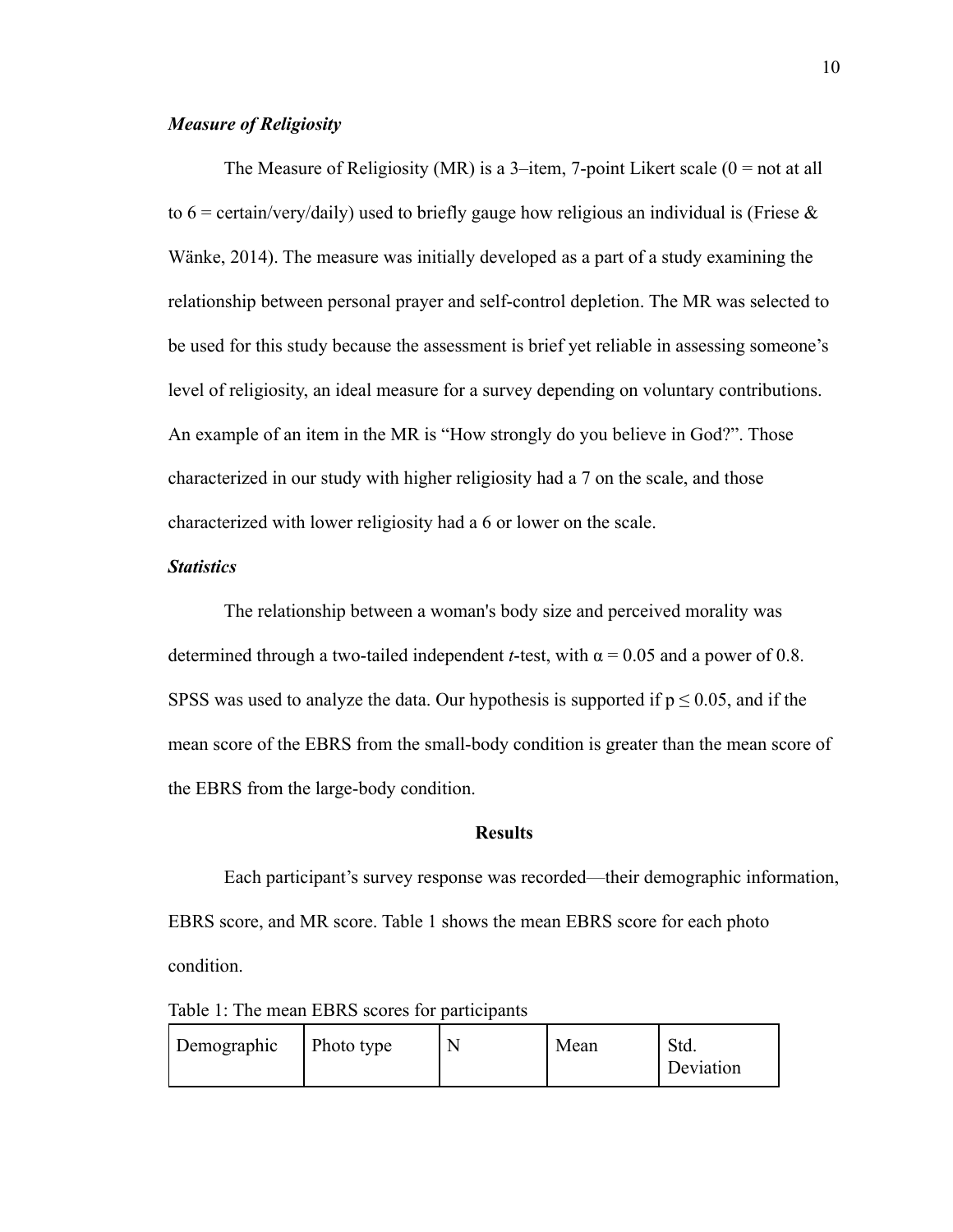| All    | smaller body | 132 | 2.0968 | .46272 |
|--------|--------------|-----|--------|--------|
|        | larger body  | 128 | 2.0166 | .50050 |
| Male   | smaller body | 24  | 2.0238 | .41472 |
|        | larger body  | 22  | 2.1883 | .46997 |
| Female | smaller body | 108 | 2.1130 | .47298 |
|        | larger body  | 105 | 1.9807 | .50375 |

Levene's test for Equality of Variances was used to analyze the data. The results revealed that there was no significance in the sample as a whole. Significance was found when examining only the female responses; women rated those with smaller bodies as being significantly more moral than those with larger bodies,  $t(213) = 1.98$ ,  $p < .05$ . See Table 2 for statistical analysis.

| Demographic<br>Variable |          | df  | Sig.<br>(2-tailed) | Mean<br>Difference | Std.<br>Error | 95% CI<br>Lower | 95% CI<br>Upper |
|-------------------------|----------|-----|--------------------|--------------------|---------------|-----------------|-----------------|
| All                     | 1.343    | 258 | .181               | .080               | .05975        | $-0.03759$      | .19804          |
| Male                    | $-1.261$ | 44  | .214               | $-16450$           | .13045        | $-.42740$       | .09840          |
| Female                  | 1.976    | 211 | .049               | .13227             | .06693        | .00033          | .26422          |

Table 2: Statistical analysis for all participants, only men, and only women.

No significance was found according to religiosity level or age. Additionally, no significance was found when examining those who were raised outside of Utah and those who were raised inside of Utah.

#### **Discussion**

Through this study, we have found that college-age women in a Latter-day Saint population judge smaller female bodies as being more moral than larger female bodies.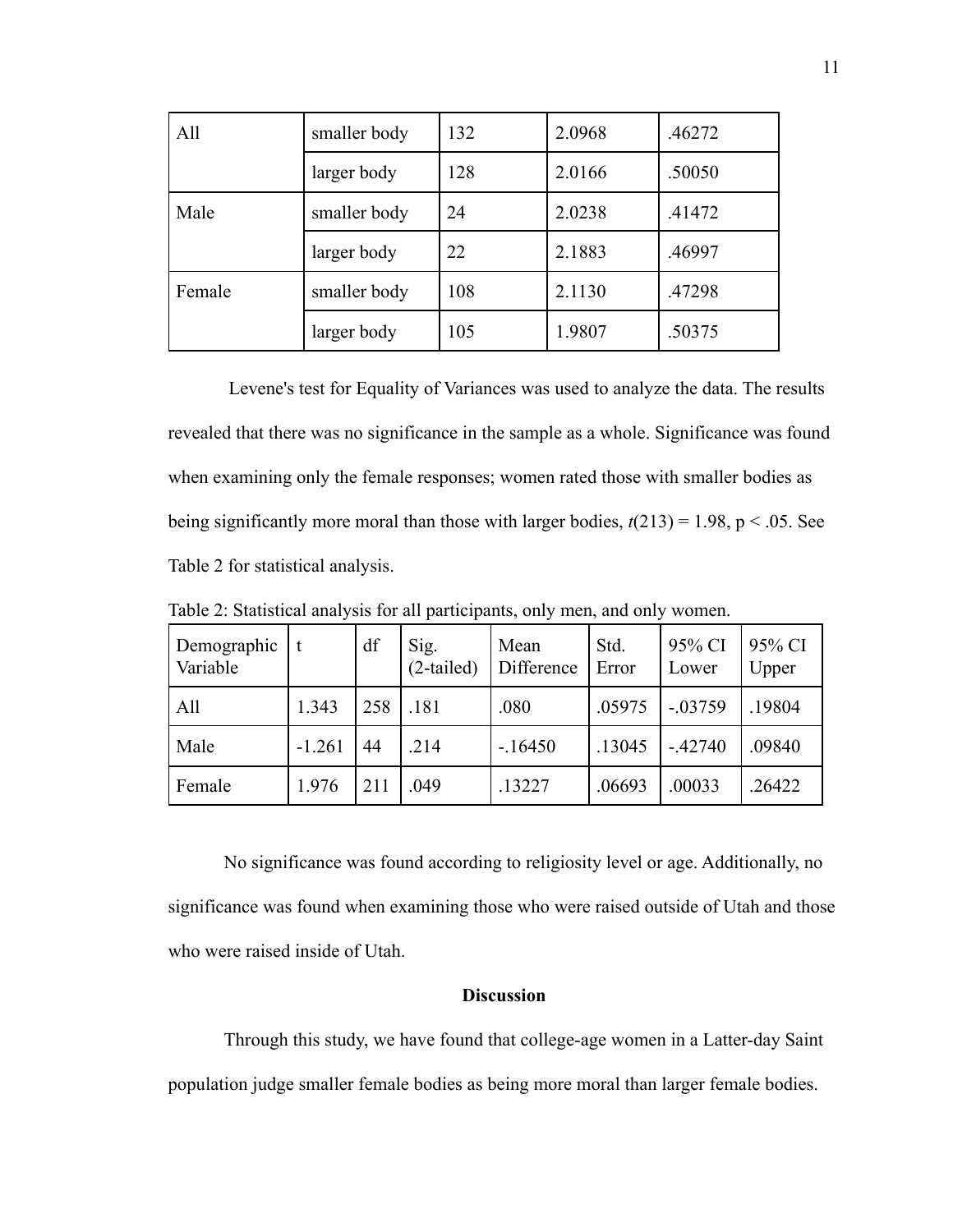This is in line with what previous research has found: Smaller bodies are associated with virtue and desirable characteristics, while larger bodies are associated with vices and undesirable characteristics (Grønning et al., 2012; Saguy, 2013; Saguy & Gruys, 2014). This appraisal for smaller bodies within a female college-age Latter-day Saint is especially interesting given that Carrol and Spangler (2001) found college-age Latter-day Saint women are more likely to believe their success, happiness, and worth are based on their physical appearance—and that their physical-appearance ideal is likely rooted in the thin ideal. Latter-day Saint doctrine and culture teaches that marriage is "central to God's plan for our happiness" (Church of Jesus Christ of Latter-day Saints, 2020b), and thinness has been found as a significant predictor in defining physical attractiveness (Puhl & Boland, 2001). Because of these two factors, it makes sense that Latter-day Saint women would connect their happiness—or in other words, getting married—based on how they look. Carrol and Spangler (2001) argued that the interaction between the Latter-day Saint emphasis on marriage and the general cultural value of a woman's physical appearance results in the greater critical focus Latter-day Saint women have on their—and in turn, each other's—bodies. We could therefore argue that in the eyes of college-age Latter-day Saint women, thinness is associated with righteousness in part because of how physical appearance is tied to a woman's perceived marriageability (Chadwick et al., 2007, pp. 30-31). From this perspective, a righteous woman is determined not by her merits or faith but instead—at least from first glance—by her weight status.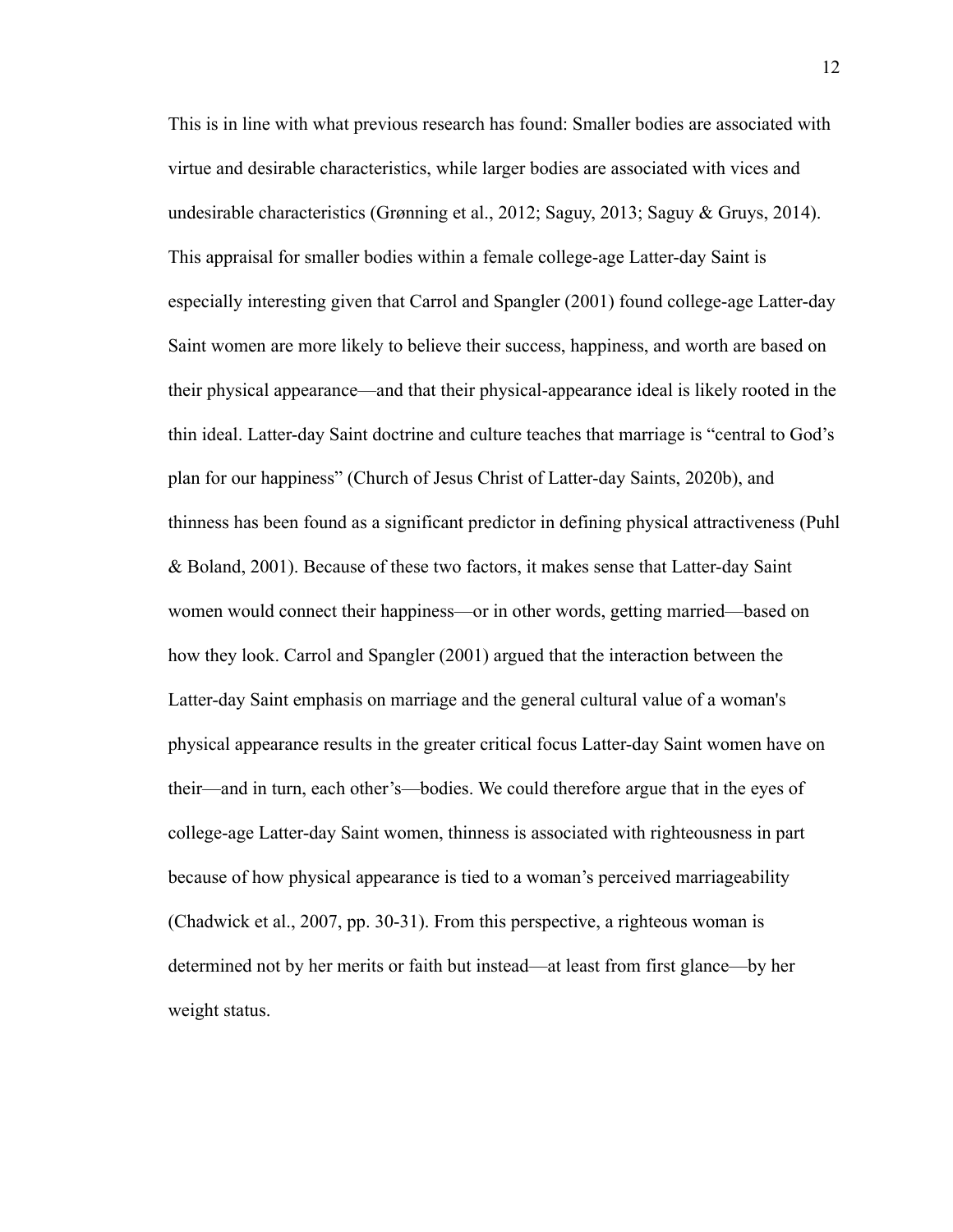There were various limitations to this study, one of the most significant being that there were significantly more women who took the survey than men. Future versions of this study should include a much more balanced gender ratio of participants in order to ensure men really do not view smaller bodies as more moral than larger bodies. Another limitation was that the photos used in the survey were not of the same person, though they looked relatively similar. Attractiveness, height difference, or other similar factors could have played a role in how moral participants perceived each woman to be. Future versions of this study should use software such as Photoshop to display different body sizes with the same individual in order to control for these potential confounding variables. Any related future research should also have larger sample sizes; having a smaller sample size prevents our study from being more generalizable—even within the specific population we were examining.

By conducting this study, we have found that larger bodies tend to be perceived as less moral than smaller bodies among college-age Latter-day Saint women, that younger individuals might be more prone to viewing larger bodies as less moral, and that religiosity might be a protective factor against weight stigma. We hope to expand this study to other religious groups and to the generalized population as a whole. Weight stigma exists, and it places so much pain on the backs of those it targets; however, as we learn more about the ways in which weight stigma manifests—such as moralizing one's body size—we can discover how to combat those manifestations through compassionate and informative means.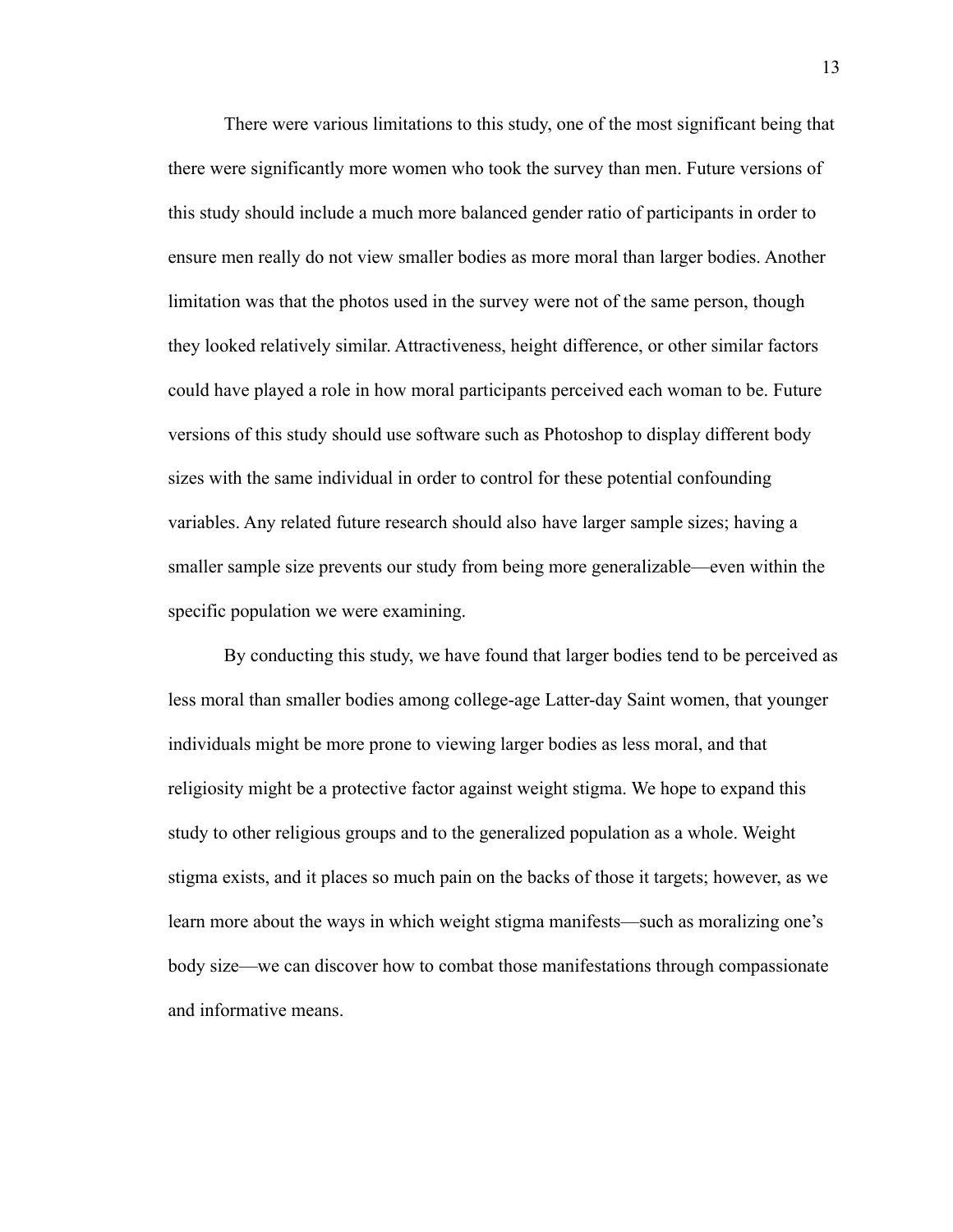#### **References**

- Andreyeva, T., Puhl, R. M., & Brownell, M. D. (2008). Changes in perceived weight discrimination among Americans, 1995-1996 through 2004-2006. *Obesity*, *16*(5), 1129-1134. https://doi.org/10.1038/oby.2008.35
- Aronowitz, R. (2008). Framing disease: An underappreciated mechanism for the social patterning of health. *Social Science & Medicine*, *67*(1), 1-9. https://doi.org/10.1016/j.socscimed.2008.02.017
- Azimov 007, I. (Photographer), (n.d.) *Slim and beautiful young blonde posing in the studio on the background of a geometric wall. Pretty woman in tight blue jeans* [Photograph]. Shutterstock.

https://www.shutterstock.com/image-photo/slim-beautiful-young-blonde-posing-s tudio-1409243264

Azimov 007, I. (Photographer), (n.d). *Cute fat girl posing in the studio on the background of a geometric wall. Pretty woman with a magnificent body in blue jeans* [Photograph]. Shutterstock.

https://www.shutterstock.com/image-photo/cute-fat-girl-posing-studio-on-140924 6159

Bacon, H. J. (2013). Sin or slim? Christian morality and the politics of personal choice in a secular commercial weight loss setting. *Fieldwork in Religion, 8*(1), 92-109. https://doi.org/[10.1558/firn.v8i1.92](http://dx.doi.org/10.1558/firn.v8i1.92)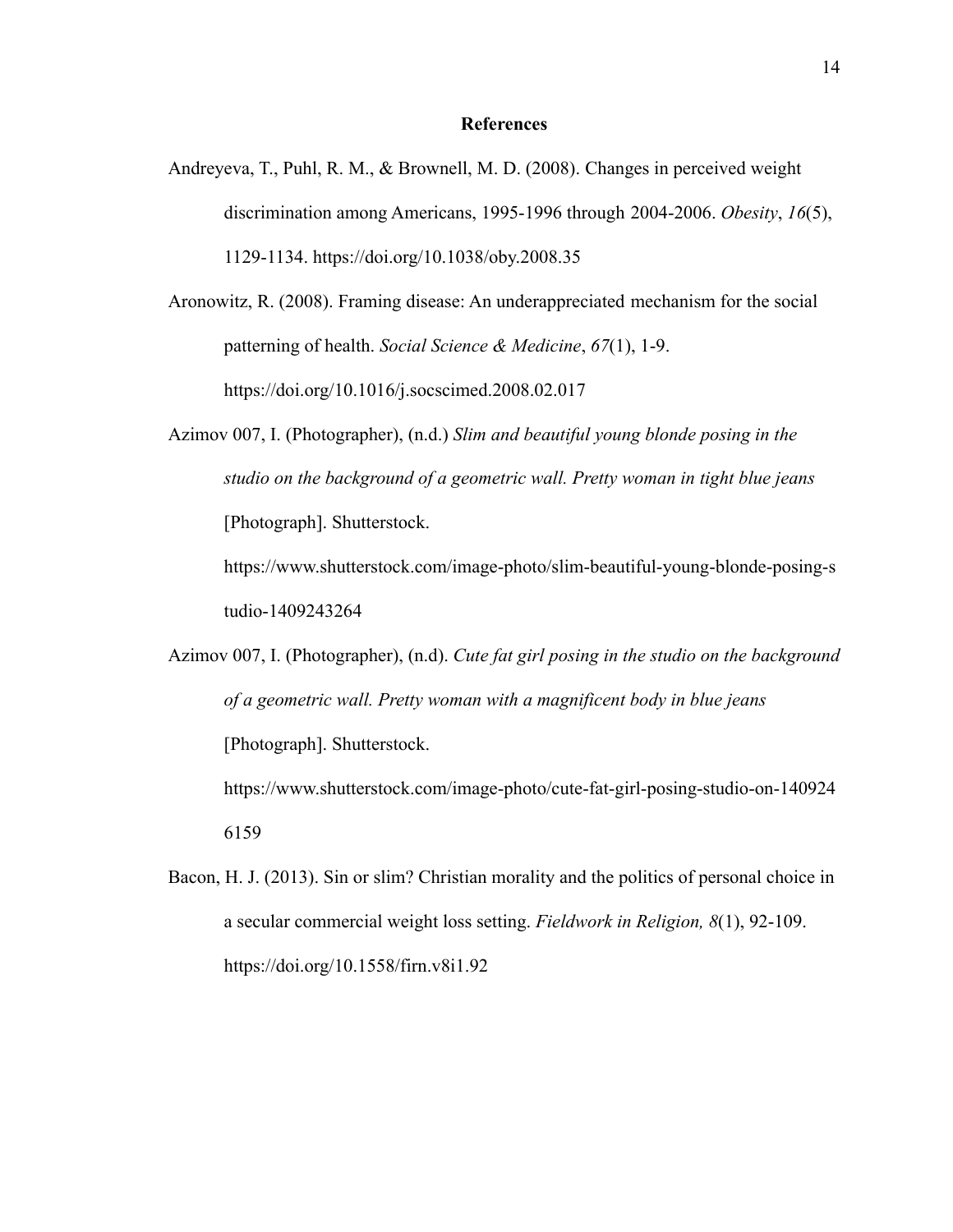- Bacon, L. & Aphramor, L. (2011). Weight science: Evaluating the evidence for a paradigm shift. *Nutrition Journal*, *10*, 1-13. https://doi.org/10.1186/1475-2891-10-9
- Barry, V. W., Baruth, M., Beets, M. W., Durstine, J. L., Liu, J., & Blair, S. N. (2014). Fitness vs. fatness on all-cause mortality: A meta-analysis. *Progress in Cardiovascular Diseases*, *56*(4), 382-390. https://doi.org/10.1016/j.pcad.2013.09.002
- Boyes, A. D., & Latner, J. D. (2009). Weight stigma in existing romantic relationships. *Journal of Sex & Marital Therapy*, *35*(4), 282-293. https://doi.org/10.1080/00926230902851280
- Brewis, A., SturtzSreetharan, C., & Wutich, A. (2018). Obesity stigma as a globalizing health challenge. *Globalization and Health, 14*(20). https://doi.org/10.1186/s12992-018-0337-x

Campos, P., Saguy, A., Ernsberger, P., Oliver, E., & Gaesser, G. (2006). The epidemiology of overweight and obesity: Public health crisis or moral panic? *International Journal of Epidemiology, 35*(1), 55-60. https://doi.org/10.1093/ije/dyi254

- Carroll, A. & Spangler, D. L. (2001). A comparison of body image satisfaction among Latter-day Saint and non-Latter-day Saint college-age students. *Issues in Religion and Psychotherapy*, *26*(1), 6-18.
- Chadwick, B. A., Top, B. L, McClendon, R., Judd, M., & Smith, L. (2007). Hanging out or hooking up: The culture of courtship at BYU. In M. J. Woodger, T. B. Holman,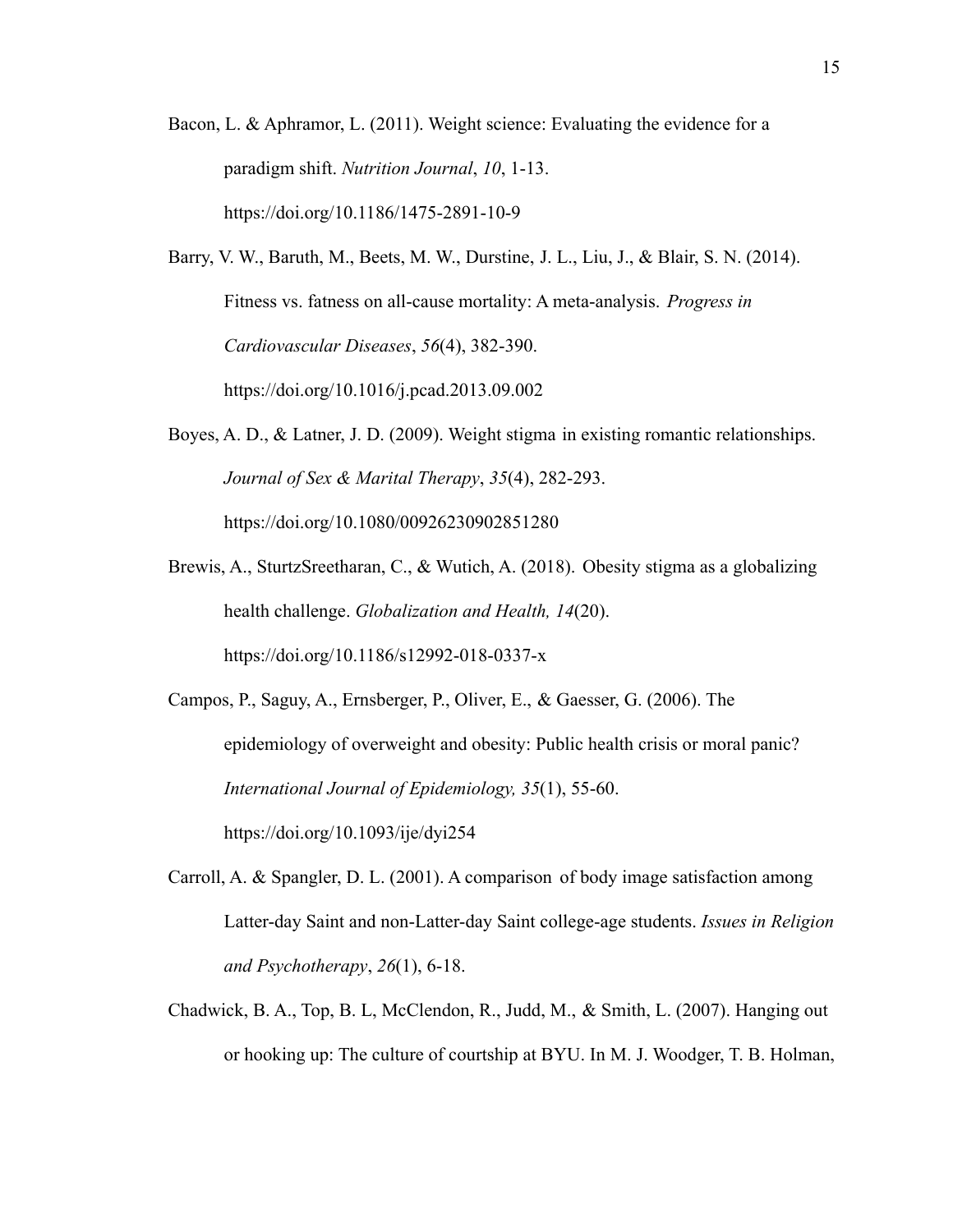& K. A. Young (Eds.), *Latter-day Saint courtship patterns: Studies in religion and the social order* (pp. 13-39). University Press of America, Inc.

- The Church of Jesus Christ of Latter-day Saints. (2020a). *Word of wisdom*. https://www.churchofjesuschrist.org/study/manual/gospel-topics/word-of-wisdom ?lang=eng
- The Church of Jesus Christ of Latter-day Saints. (2020b). *20 quotes celebrating marriage*.

https://www.comeuntochrist.org/beliefs/family/20-quotes-celebrating-marriage

- Evans, B. (2006). 'Gluttony or sloth': Critical geographies of bodies and morality in (anti)obesity policy. *Royal Geographical Society (with the Institute of British Geographers)*, *38*(3), 259-267. https://doi.org[/10.1111/j.1475-4762.2006.00692.x](https://doi.org/10.1111/j.1475-4762.2006.00692.x)
- Fardouly, J., & Vartanian, L. R. (2016). Social media and body image concerns: Current research and future directions. *Current Opinion in Psychology*, *9*, 1-5. https://doi.org/10.1016/j.copsyc.2015.09.00
- Fikkan, J.L., & Rothblum, E.D. (2012). Is Fat a Feminist Issue? Exploring the Gendered Nature of Weight Bias. *Sex Roles, 66*, 575–592. doi:10.1007/s11199-011-0022-5
- Friese, M., & Wänke, M. (2014). *Measure of Religiosity* [Database record]. PsycTESTS. https://doi.org/10.1037/t34416-000

Frost, D. M. (2011). Social stigma and its consequences for the socially stigmatized. *Social and Personality Psychology Compass*, *5*(11), 824-839. https://doi.org/[10.1111/j.1751-9004.2011.00394.x](https://doi.org/10.1111/j.1751-9004.2011.00394.x)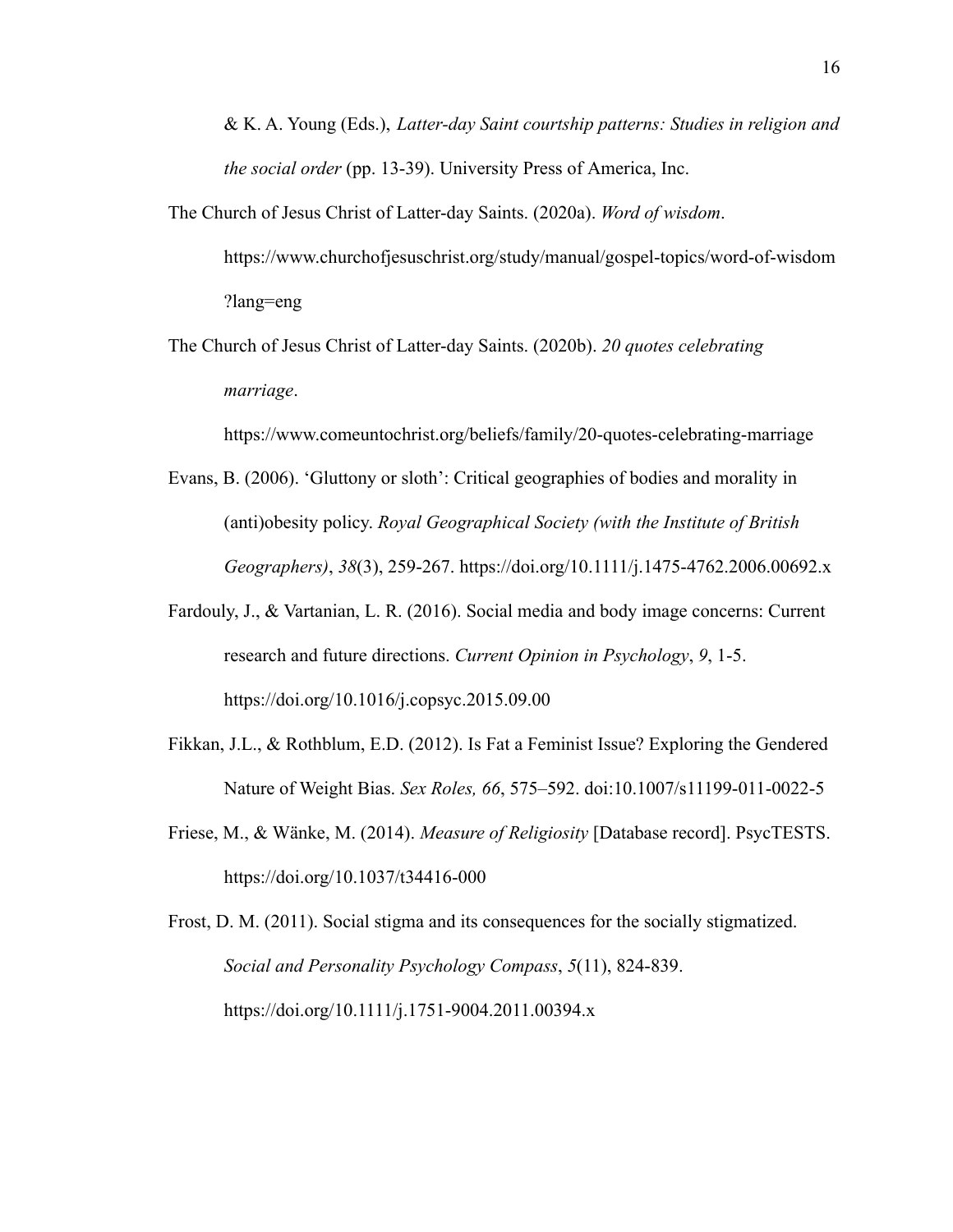- Grønning, I., Scambler, G., & Tjora, A. (2012). From fatness to badness: The modern morality of obesity. *Health, 17*(3), 1-18. https://doi.org/10.1177/1363459312447254
- Grossman, M. (2010). Beating anorexia and gaining feminism. In S. M. Shaw & J. Lee (Eds.), *Women's voices, feminist visions: classic and contemporary readings, 6th ed.,* (pp. 211-213). McGraw-Hill Education.
- Harriger. J. A. & Thompson, J. K. (2012). Psychological conseuqnces of obesity: Weight bias and body image in overweight and obese youth. *International Review of Psychiatry, 24*(3), 247-253. https://doi.org[/1](https://doi.org/10.3109/09540261.2012.678817)0.3109/09540261.2012.678817

Haynos, A. F., Watts, A. W., Loth, K. A., Pearson, C. M., & Neumark-Sztainer, D. (2016). Factors predicting an escalation of restrictive eating during adolescence. *Journal of Adolescent Health, 59*(4), 391-396. https://doi.org/10.1016/j.jadohealth.2016.03.011

- Hill, G., & Swanson, H. L. (1985). *Ethical Behavior Rating Scale* [Database record]. PsycTESTS. https://doi.org/10.1037/t11547-000
- Holland, G., & Tiggemann, M. (2016). A systematic review of the impact of the use of social networking sites on body image and disordered eating outcomes. *Body Image*, *17*, 100-110. https://doi.org/10.1016/j.bodyim.2016.02.008
- Irving, L. M. & Neumark-Sztainer, D. (2002). Integrating the prevention of eating disorders and obesity: Feasible or futile? Preventive Medicine 34(3), 299-309. https://doi.org/10.1006/pmed.2001.0997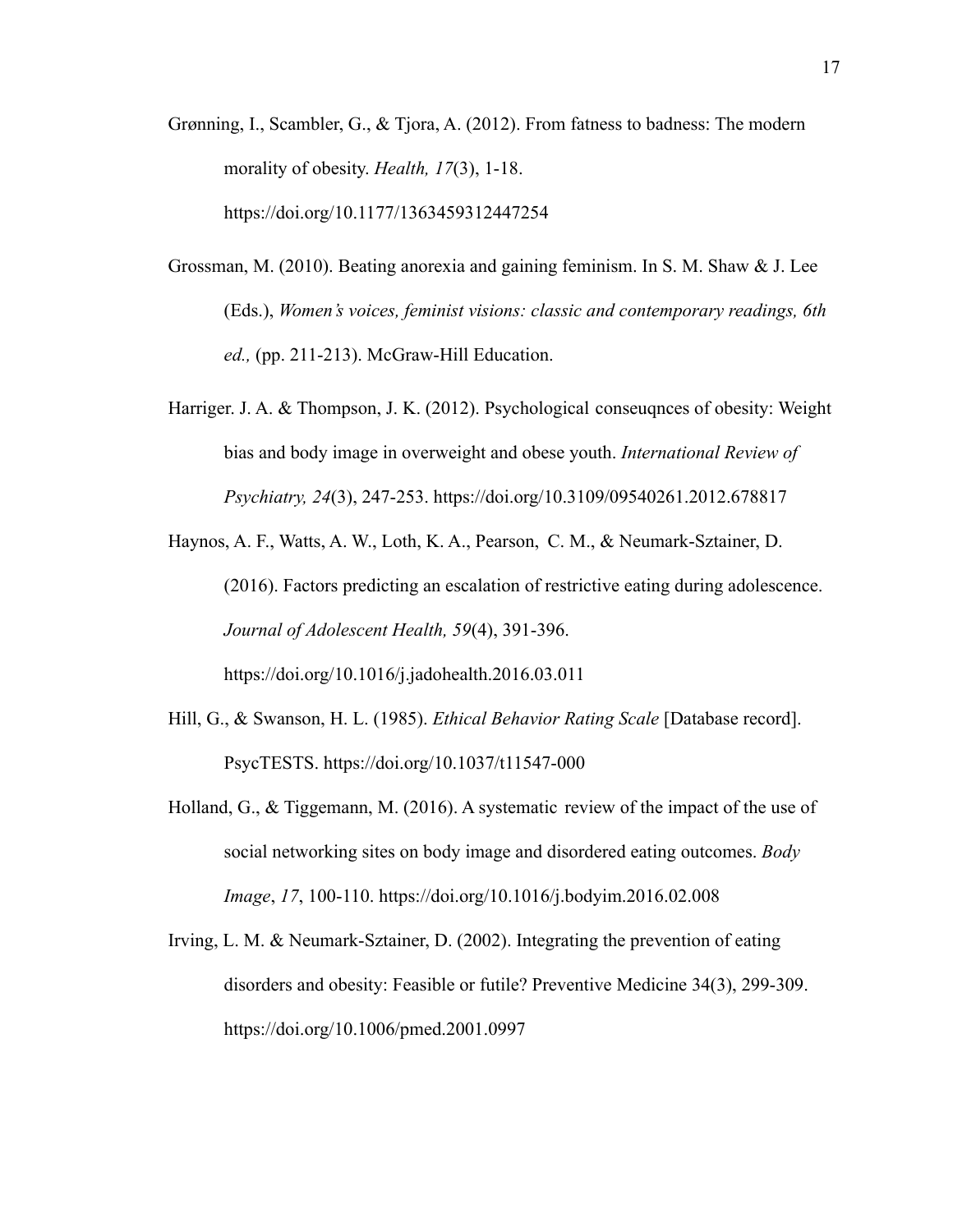- Kim, M. K., Han, K., Park, Y. M., Kwon, H. S., Kang, G., Yoon, K. H., & Lee, S. H. (2018). Associations of variability in blood pressure, glucose and cholesterol concentrations, and body mass index with mortality and cardiovascular outcomes in the general population. *Circulation*, *138*(23), 2627-2637. https://doi.org/10.1161/CIRCULATIONAHA.118.034978
- Lettieri, C. J., Eliasson, A. H., & Greenburg, D. L. (2008). Persistence of obstructive sleep apnea after surgical weight loss. *Journal of Clinical Sleep Medicine, 4*(4), 333-338.
- Macpherson-Sánchez, A. E. (2015). Integrating fundamental concepts of obesity and eating disorders: Implications for the obesity epidemic. *American Journal of Public Health, 105*(4), 71-75. https://doi.org/10.2105/AJPH.2014.302507
- Maes, H. H., Neale, M. C., & Eaves, L. J. (1997). Genetic and environmental factors in relative body weight and human adiposity. *Behavior Genetics*, *27*(4), 325-351. https://doi.org/[10.1023/A:1025635913927](https://doi.org/10.1023/A:1025635913927)
- National Association of Anorexia Nervosa and Associated Disorders. (2020) Eating disorder statistics. Retrieved February 13, 2020, from https://anad.org/education-and-awareness/about-eating-disorders/eating-disordersstatistics/
- Pew Research Center. (2019, April 10). Share of U.S. adults using social media, including Facebook, is mostly unchanged since 2018. https://www.pewresearch.org/fact-tank/2019/04/10/share-of-u-s-adults-using-soci al-media-including-facebook-is-mostly-unchanged-since-2018/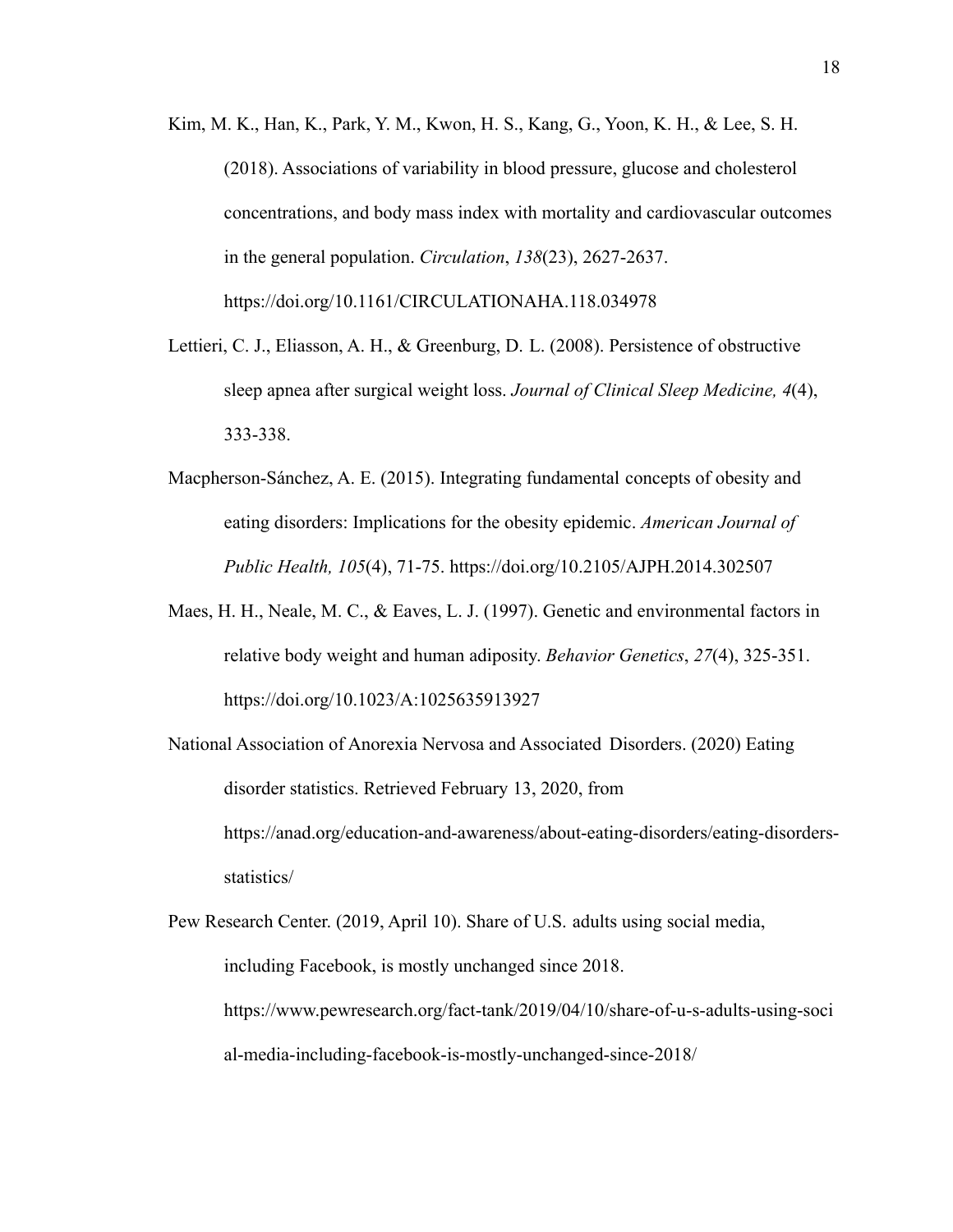- Puhl, R. M., Andreyeva T., & K. D. Brownell. (2008a). Perceptions of weight descrimination: Prevalence and comparison to race and gender discrimination in America. *International Journal of Obesity, 32*, 992-1000. https://doi.org/10.1038/ijo.2008.22
- Puhl, R. M., & Boland, F. J. (2001). Predicting female physical attractiveness: Waist-to-hip ratio versus thinness. *Psychology, Evolution, and Gender, 3*(1), 27-46. https://doi.org/10.1080/14616660110049573
- Puhl, R. M., & Heuer, C. A. (2010). Obesity stigma: Important considerations for public health. *American Journal of Public Health, 100*(6), 1019-1028. https://doi.org/10.2105/AJPH.2009.159491
- Puhl, R. M., Moss-Racusin, C. A., Schwartz, M. B., & Brownell, K. D. (2008b). Weight stigmatization and bias reduction: perspectives of overweight and obese adults. *Health Education Research, 23*(2), 347-358. https://doi.org/10.1093/her/cym052
- Roehling, M. V., Roehling, P. V., & Pichler, S. (2007). The relationship between body weight and perceived weight-related employment discrimination: The role of sex and race. *Journal of Vocational Behavior*, *71*(2), 300-318. https://doi.org/10.1016/j.jvb.2007.04.008
- Saguy, A. C. (2013). *What's Wrong with Fat?* Oxford University Press: New York.
- Saguy, A. C., Gruys, K. (2014). Morality and health: News media constructions of overweight and eating disorders. *Social Problems, 57*(2), 231-250. https://doi.org/10.1525/sp.2010.57.2.231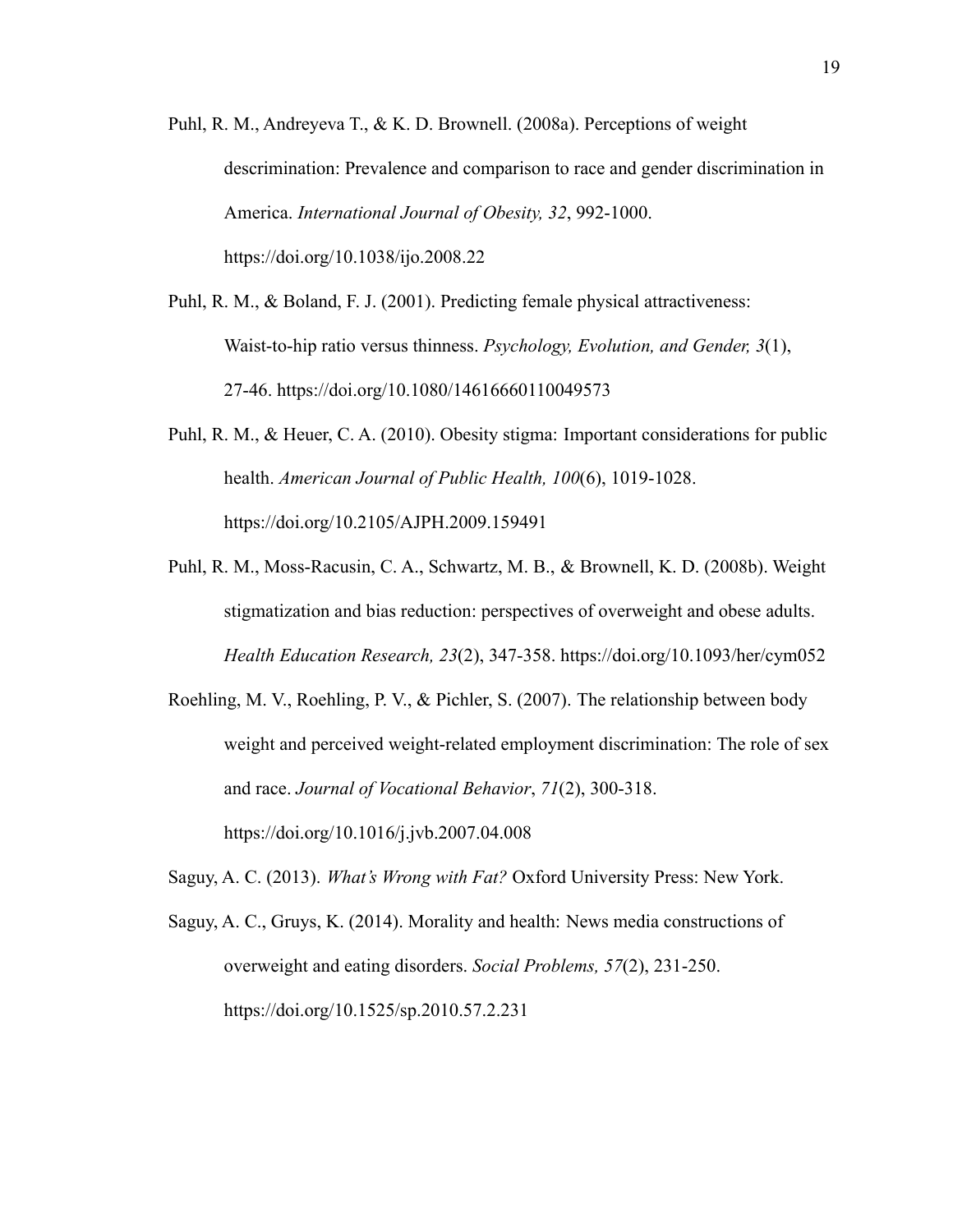- Sandberg, M. & Spangler, D. L. (2007). Eating, substance use, and body image: A comparison of Latter-day Saint and non-Latter-day Saint college age females. *Issues in Religion and Psychotherapy*, *31*(1), 2-14.
- Tomiyama, A. J. (2014). Weight stigma is stressful. A review of evidence for the Cyclic Obesity/Weight-Based Stigma model. *Appetite, 82*(1), 8-15. https://doi.org/10.1016/j.appet.2014.06.108
- Tomiyama, A. J., Hunger, J. M., Nguyen-Cuu, J., Wells, C. (2016) Misclassification of cardiometabolic health when using body mass index categories in NHANES 2005-2012. *International Journal of Obesity*, *40*(5), 883-886. https://doi.org/10.1038/ijo.2016.17
- Tylka, T. L., Annunziato, R. A., Burgard, D., Daníelsdóttir, S., Shuman, E., Davis, C., & Calogero, R. M. (2014). The weight-inclusive versus weight-normative approach to health: Evaluating the evidence for prioritizing well-being over weight loss. *Journal of Obesity*, *2014*, 1-18. https://doi.org/10.1155/2014/983495
- Voelker, D. K., Reel, J. J., Greenleaf, C. (2015). Weight status and body image perceptions in adolescents: Current perspectives. *Adolescent Health, Medicine, and Therapeutics*, *6*, 149-158. https://doi.org/10.2147/AHMT.S68344
- Wang, S. S., Brownell, K. D., & Wadden, T. A. (2004). The influence of the stigma of obesity on overweight individuals. *International Journal of Obesity, 28*, 1333-1337. https://doi.org/10.1038/sj.ijo.0802730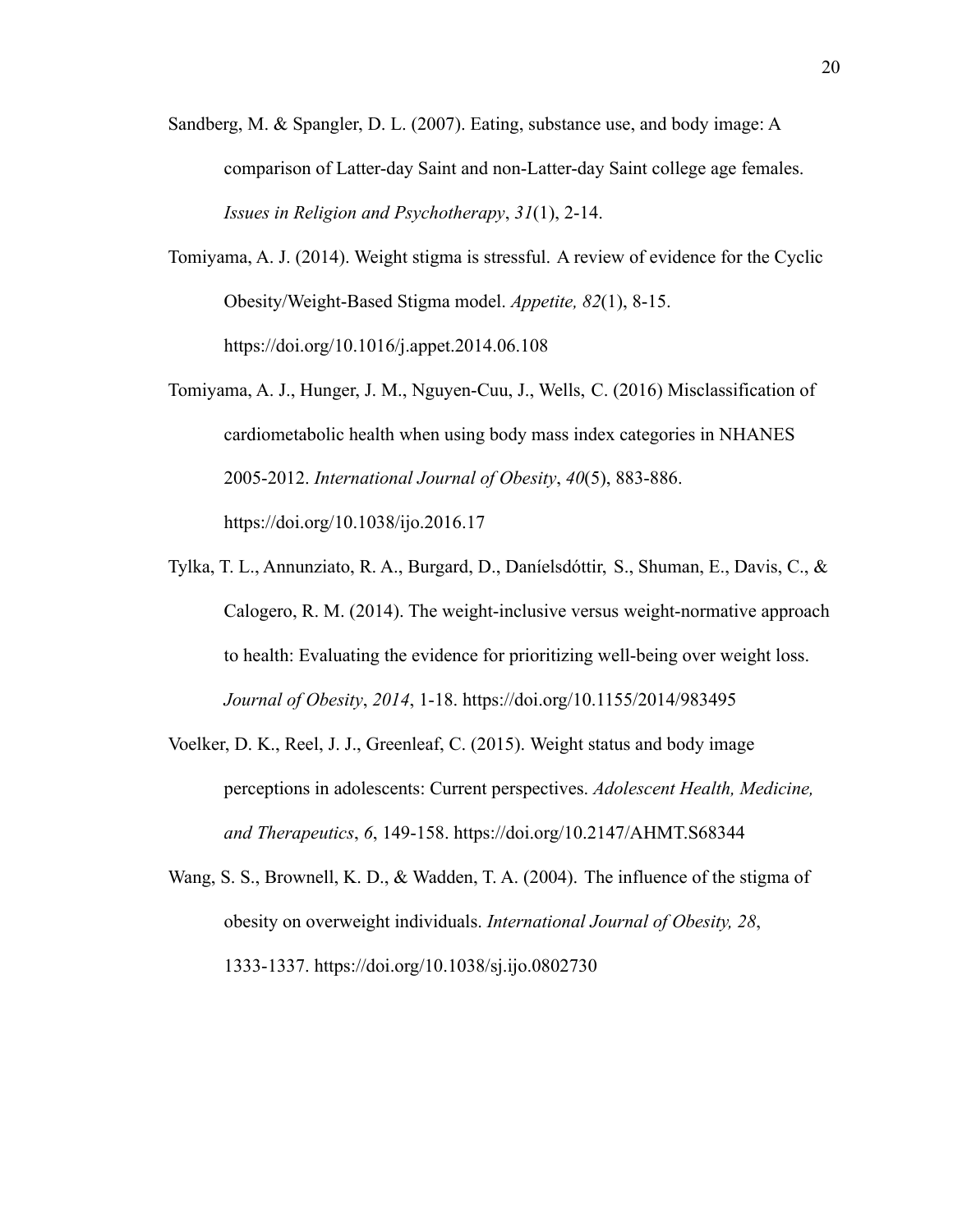Watkins, P., & Hugmeyer, A. D. (2013). Teaching about eating disorders from a fat studies perspective. *Transformations: The Journal of Inclusive Scholarship and Pedagogy*, *23*(2), 171-182.

Wildman, R. P., Muntner, P., Reynolds, K., McGinn, A. P., Rajpathak, S., Wylie-Rosett, J., & Sowers, M. R. (2008). The obese without cardiometabolic risk factor clustering and the normal weight with cardiometabolic risk factor clustering: Prevalence and correlates of 2 phenotypes among the US population (NHANES 1999-2004). *Archives of Internal Medicine, 168*(15), 1617-1624. https://doi.org/10.1001/archinte.168.15.1617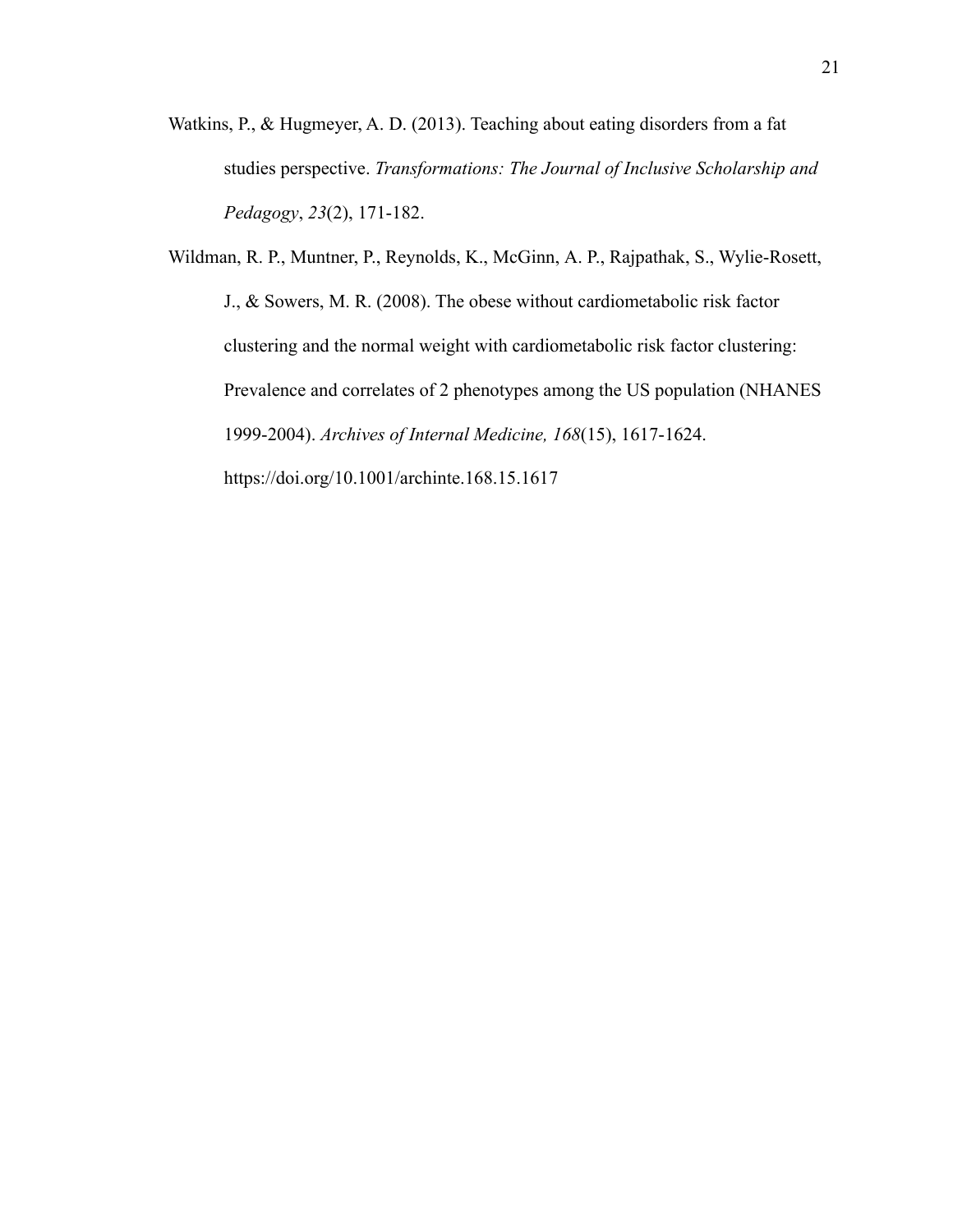



*Figure 1*. Theoretical Model of Weight Stigma (Tylka et al., 2014).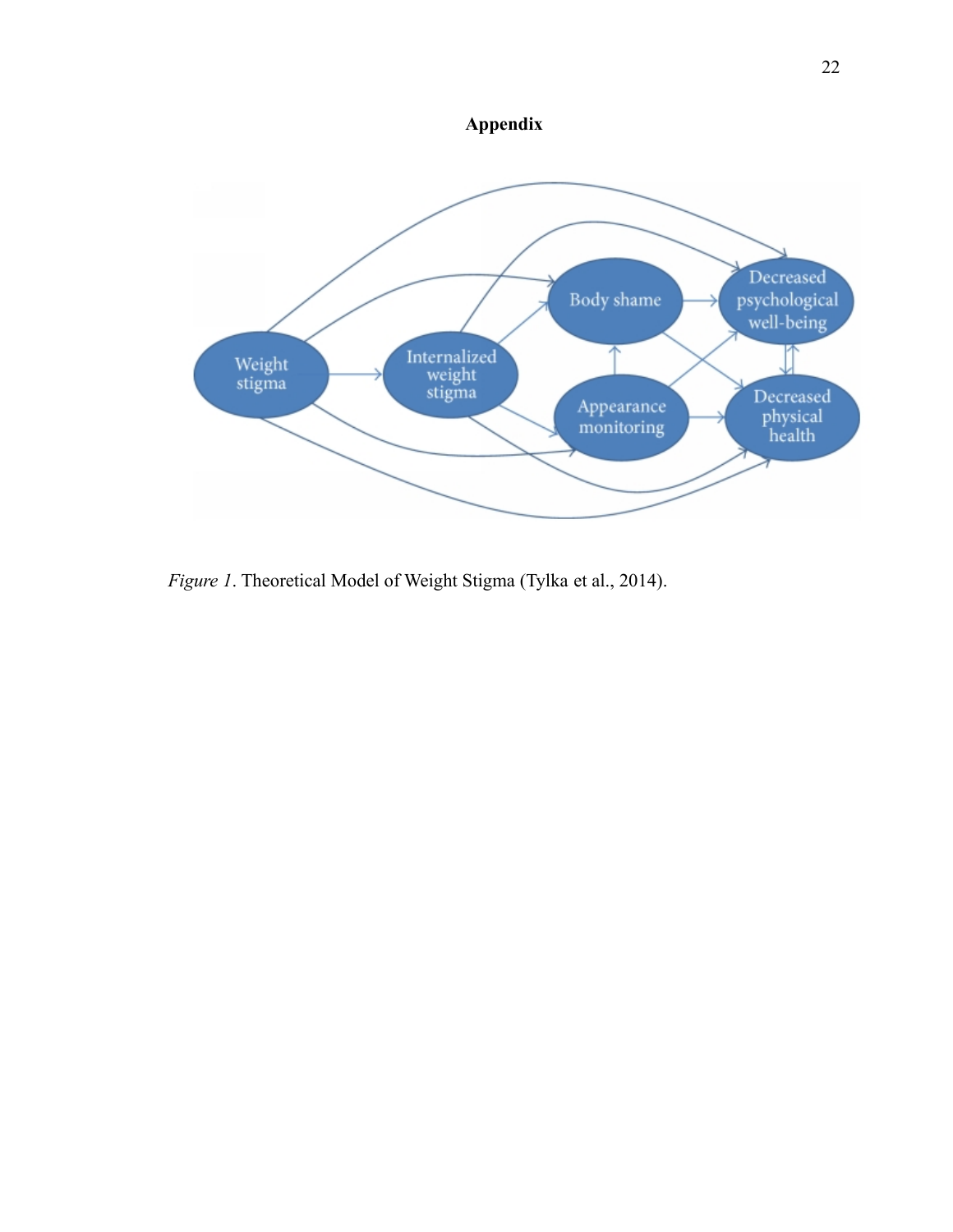

*Figure 2.* Smaller-bodied woman stock photo (Azimov 007, "Slim").